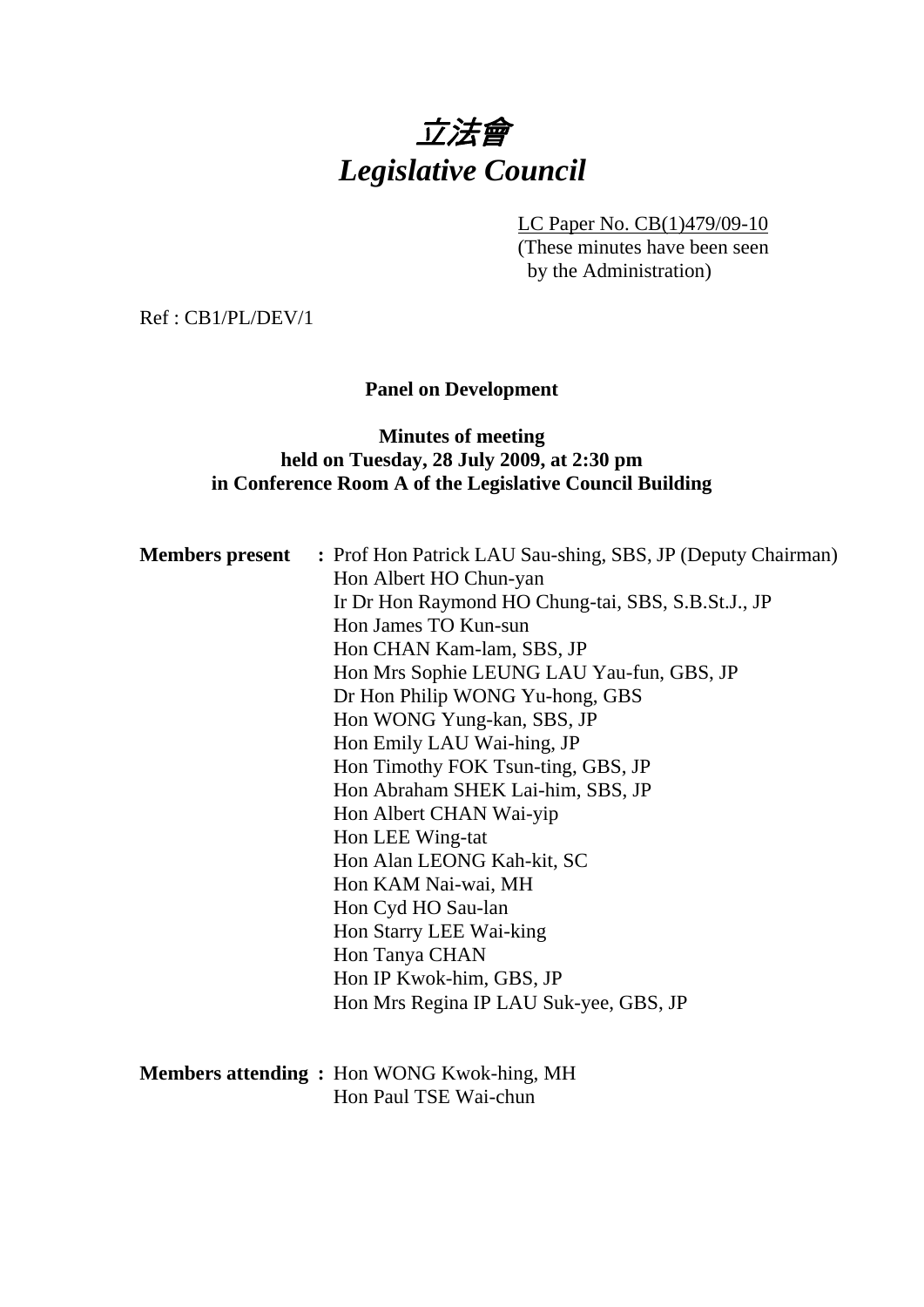| <b>Members absent</b>               | : Hon LAU Wong-fat, GBM, GBS, JP (Chairman)<br>Hon CHEUNG Hok-ming, GBS, JP<br>Dr Hon Priscilla LEUNG Mei-fun<br>Dr Hon Samson TAM Wai-ho, JP |  |  |  |
|-------------------------------------|-----------------------------------------------------------------------------------------------------------------------------------------------|--|--|--|
| <b>Public officers</b><br>attending | : <u>Agenda item III</u><br>Mrs Carrie LAM CHENG Yuet-ngor, JP<br>Secretary for Development                                                   |  |  |  |
|                                     | Mr Edward TO Wing-hang<br><b>Principal Assistant Secretary for Development</b><br>(Planning and Lands) 3                                      |  |  |  |
|                                     | Ms Jennifer CHAN Sau-fong<br><b>Principal Assistant Secretary (Sustainable Development)</b><br><b>Environment Bureau</b>                      |  |  |  |
|                                     | Miss Katharine CHOI Man-yee<br>Principal Assistant Secretary (Energy)<br><b>Environment Bureau</b>                                            |  |  |  |
|                                     | Mr HUI Siu-wai<br><b>Assistant Director (Support)</b><br><b>Buildings Department</b>                                                          |  |  |  |
|                                     | Agenda item IV                                                                                                                                |  |  |  |
|                                     | Mrs Carrie LAM CHENG Yuet-ngor, JP<br><b>Secretary for Development</b>                                                                        |  |  |  |
|                                     | Ms Gracie FOO Siu-wai, JP<br>Deputy Secretary for Development<br>(Planning and Lands) 1                                                       |  |  |  |
|                                     | Mr CHOW Man-tat<br>Deputy Project Manager (Hong Kong Island and Islands)<br>Civil Engineering and Development Department                      |  |  |  |
|                                     | Mr Raymond WONG Wai-man<br><b>Assistant Director of Planning/Territorial</b><br><b>Planning Department</b>                                    |  |  |  |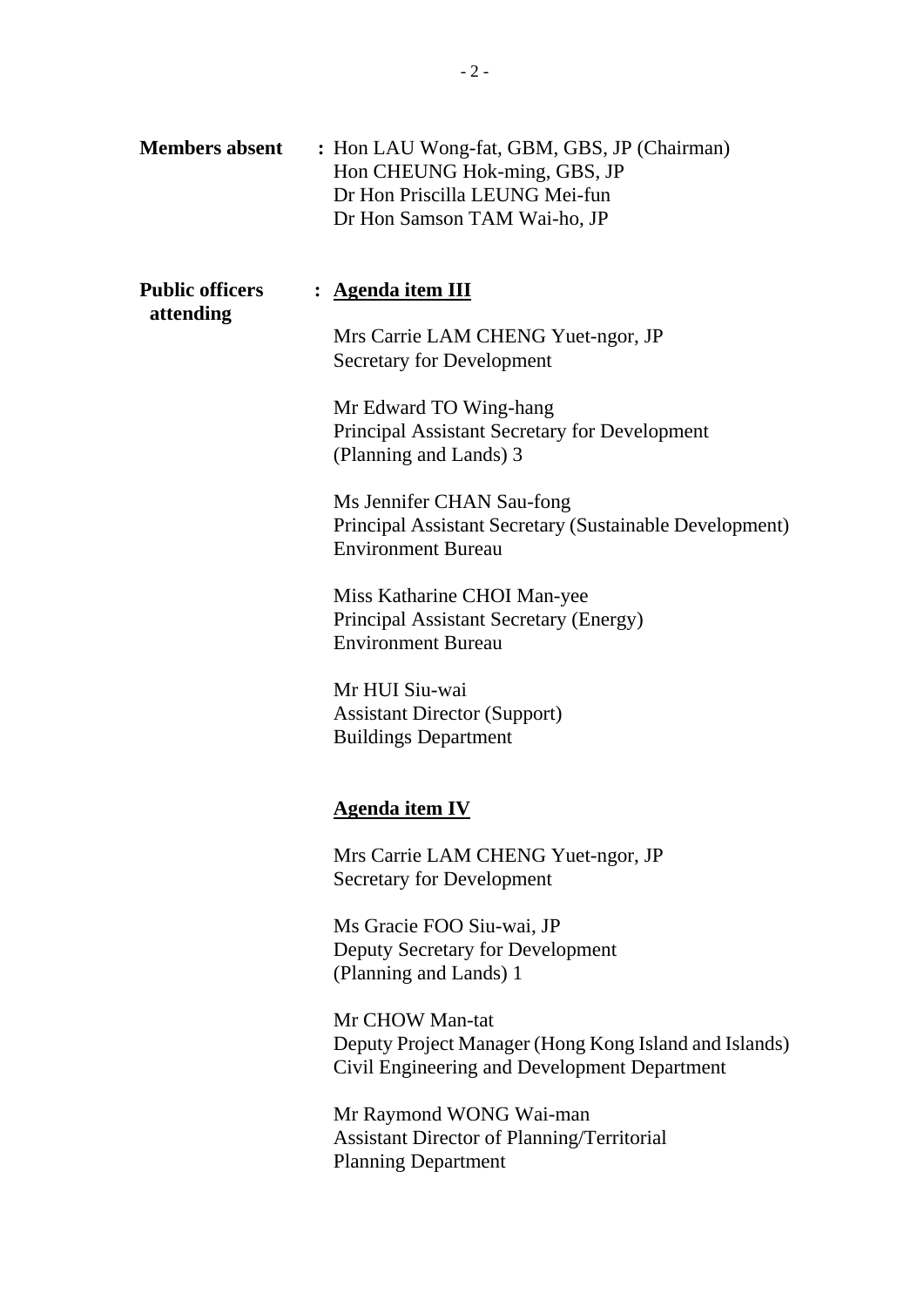### **Agenda item V**

Mrs Carrie LAM CHENG Yuet-ngor, JP Secretary for Development

Ms Janet WONG Wing-chen, JP Deputy Secretary for Development (Works)1

Mr Robin LEE Kui-biu Commissioner for Heritage (Acting) Development Bureau

### **Agenda item VI**

Mrs Carrie LAM CHENG Yuet-ngor, JP Secretary for Development

Ms Janet WONG Wing-chen, JP Deputy Secretary for Development (Works)1

Mr Eddy YAU Kwok-yin, JP Assistant Director (Leisure Services)3 Leisure and Cultural Services Department

Mr James CHAN Shiu-on Assistant Director/Technical Highways Department

Mr Joseph SHAM Chun-hung Assistant Director (Country and Marine Parks) Agriculture, Fisheries and Conservation Department

**invitation** 

### **Attendance by : Agenda item III**

Mr Bernard CHAN, GBS, JP Chairman Council for Sustainable Development

Professor Bernard LIM Wan-fung, JP Convenor, Support Group on Building Design to Foster a Quality and Sustainable Built Environment, Council for Sustainable Development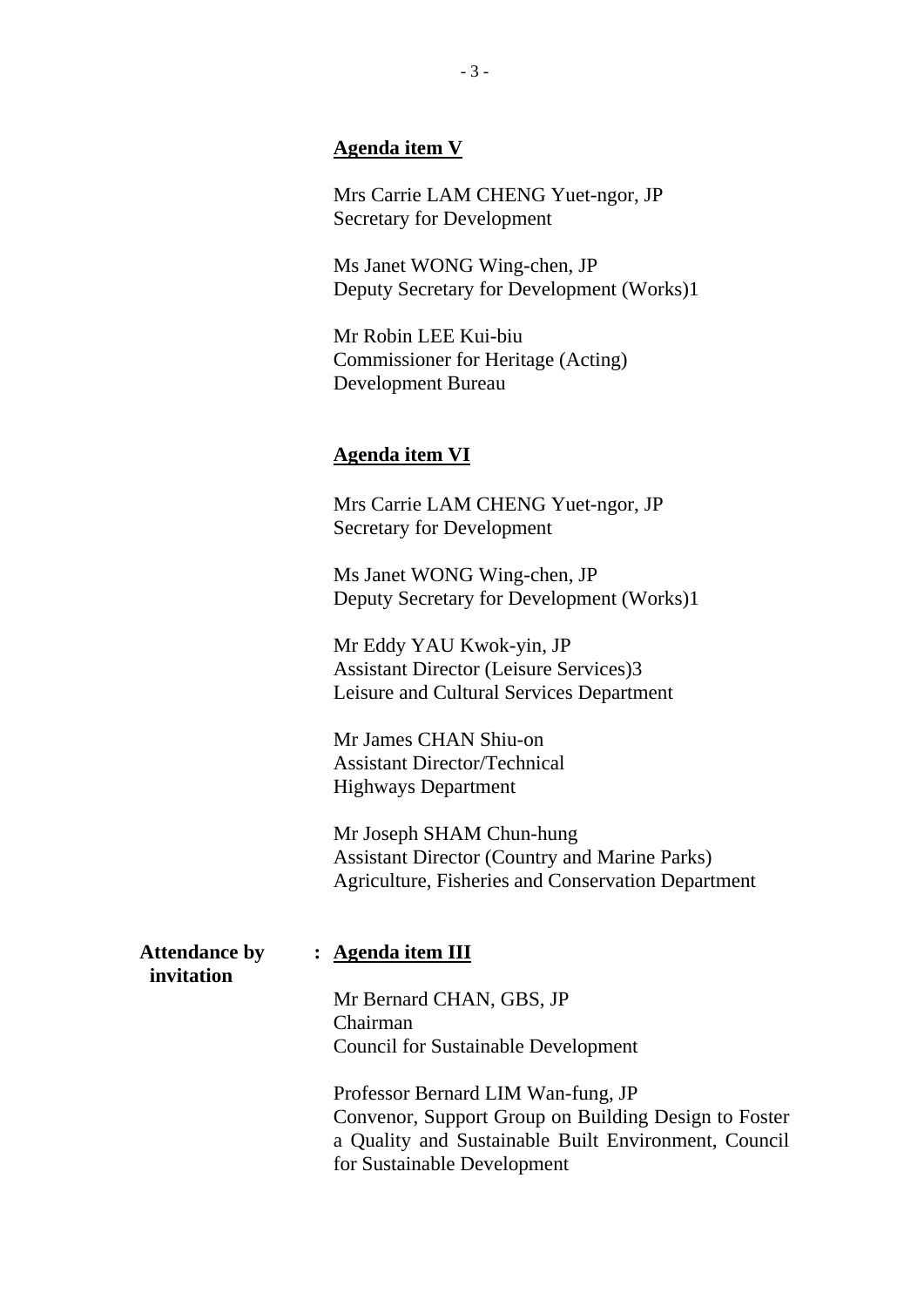|               |                                              |                                        | <b>Clerk in attendance:</b> Ms Anita SIT<br>Chief Council Secretary (1)4            |               |                                                                                                                                                                                                                                                                    |
|---------------|----------------------------------------------|----------------------------------------|-------------------------------------------------------------------------------------|---------------|--------------------------------------------------------------------------------------------------------------------------------------------------------------------------------------------------------------------------------------------------------------------|
|               | <b>Staff in attendance : Mr WONG Siu-yee</b> |                                        | Senior Council Secretary (1)7                                                       |               |                                                                                                                                                                                                                                                                    |
|               |                                              |                                        | Ms Christina SHIU<br>Legislative Assistant (1)7                                     |               |                                                                                                                                                                                                                                                                    |
| <b>Action</b> | I                                            |                                        | <b>Confirmation of minutes and matters arising</b><br>(LC Paper No. CB(1)2336/08-09 |               | -- Minutes<br>meeting<br>of<br>on<br>28 April 2009                                                                                                                                                                                                                 |
|               |                                              |                                        |                                                                                     |               | The minutes of the meetings held on 28 April 2009 were confirmed.                                                                                                                                                                                                  |
|               | $\mathbf{I}$                                 | (LC Paper No.<br>$CB(1)2112/08-09(01)$ | <b>Information papers issued since last meeting</b>                                 |               | -- Paper on proposed duty visit<br>of the Subcommittee<br><sub>on</sub><br>Harbourfront Planning<br>to<br>study overseas experience in<br>waterfront planning<br>and<br>management                                                                                 |
|               |                                              | LC Paper No.<br>$CB(1)2154/08-09(01)$  |                                                                                     | $\sim$ $\sim$ | Administration's response to<br>issues raised at the meeting<br>between Legislative Council<br>Members and Tsuen Wan<br>District Council members on<br>23 April 2009 in relation to<br>water seepage problems in<br>buildings                                      |
|               |                                              | LC Paper No.<br>$CB(1)2332/08-09(01)$  |                                                                                     |               | Issues raised at the meeting<br>between Legislative Council<br>Members and Kowloon City<br>District Council members on<br>2 July 2009 on proposal to<br>revitalize Ma Tau Kok Cattle<br>Depot Artist Village into a<br>cultural development<br>and<br>tourist spot |
|               |                                              |                                        | LC Paper No. $CB(1)$ 2341/08-09(01) --                                              |               | Administration's<br>paper<br>on                                                                                                                                                                                                                                    |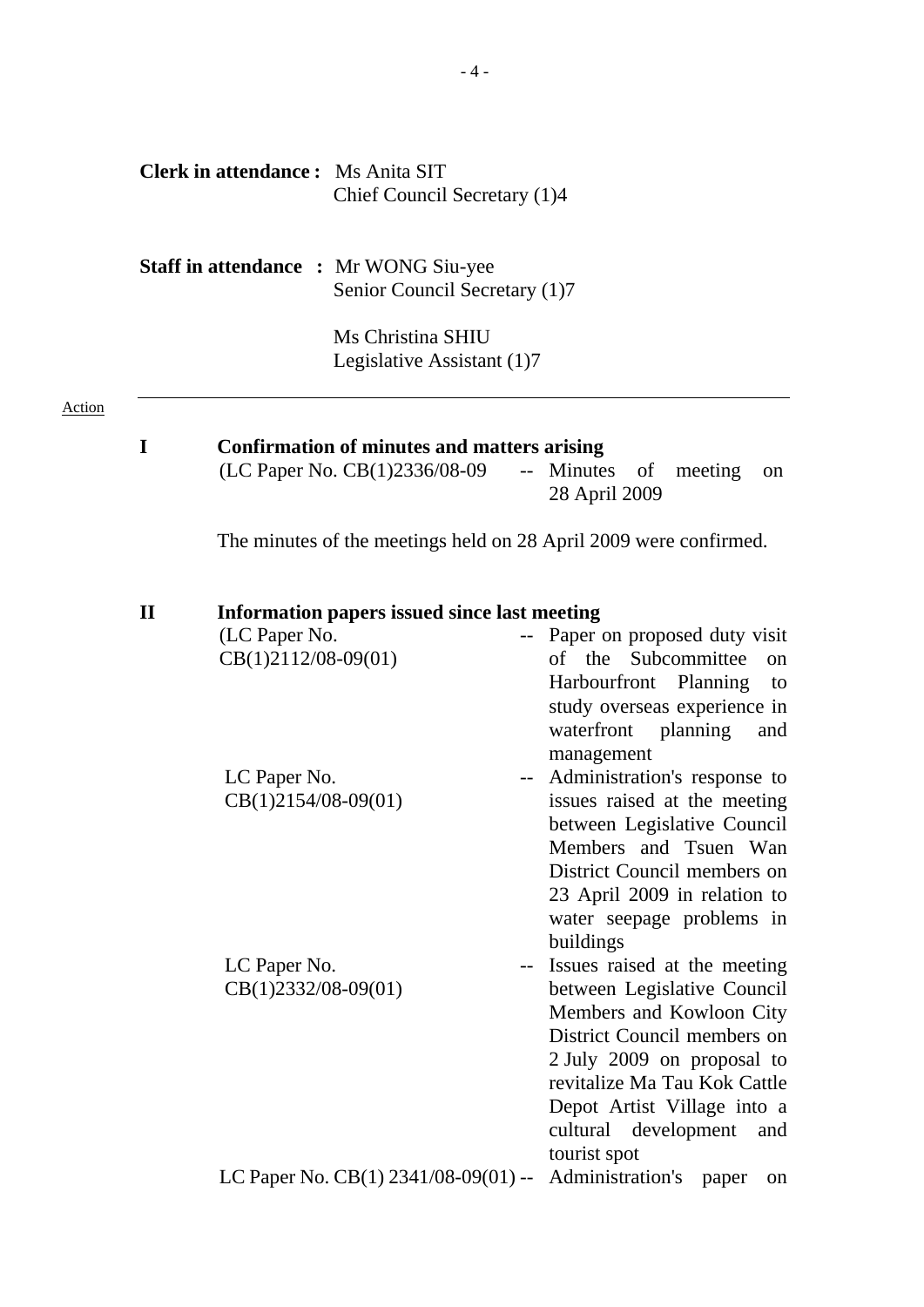2. Members noted that the above information papers had been issued since the last meeting.

**III Public engagement process on "Building Design to Foster a Quality and Sustainable Built Environment" of the Council for Sustainable Development** 

| $(LC$ Paper No. $CB(1)2342/08-09(01)$ -- Administration's paper on |                             |
|--------------------------------------------------------------------|-----------------------------|
|                                                                    | public engagement process   |
|                                                                    | on "Building Design to      |
|                                                                    | Foster a Quality and        |
|                                                                    | Sustainable<br><b>Built</b> |
|                                                                    | Environment" of<br>the      |
|                                                                    | Council for Sustainable     |
|                                                                    | Development                 |
| LC Paper No. $CB(1)$ 2342/08-09(02) -- Extract from the minutes of |                             |
|                                                                    | meeting of the Panel on     |
|                                                                    | Development on 19           |
|                                                                    | December 2008)              |
|                                                                    |                             |

3. Members noted the submission from Designing Hong Kong Limited tabled at the meeting.

> (*Post-meeting note*: The soft copy of the submission (LC Paper No.  $CB(1)2390/08-09(02)$  was issued to members by email on 29 July 2009.)

4. The Secretary for Development (SDEV) said that the Administration had indicated at the Panel meeting on 19 December 2008 that it would cooperate with the Council for Sustainable Development (SDC) in conducting public engagement on the subject matter. Issues relating to gross floor area (GFA) concessions attracted much public concern. As those issues were very complicated, SDC had spent considerable efforts in digesting the information provided by the Administration and working with professionals and stakeholders through a dedicated support group to explore how the public could participate in the public engagement process effectively. The Invitation for Response Document (the IRD) was then prepared and the public engagement process commenced on 20 June 2009.

5. Mr Bernard CHAN, Chairman, SDC, concurred that the subject matter was very complicated. He said that SDC had spent considerable time in preparing the IRD to facilitate the public's understanding of the subject matter, in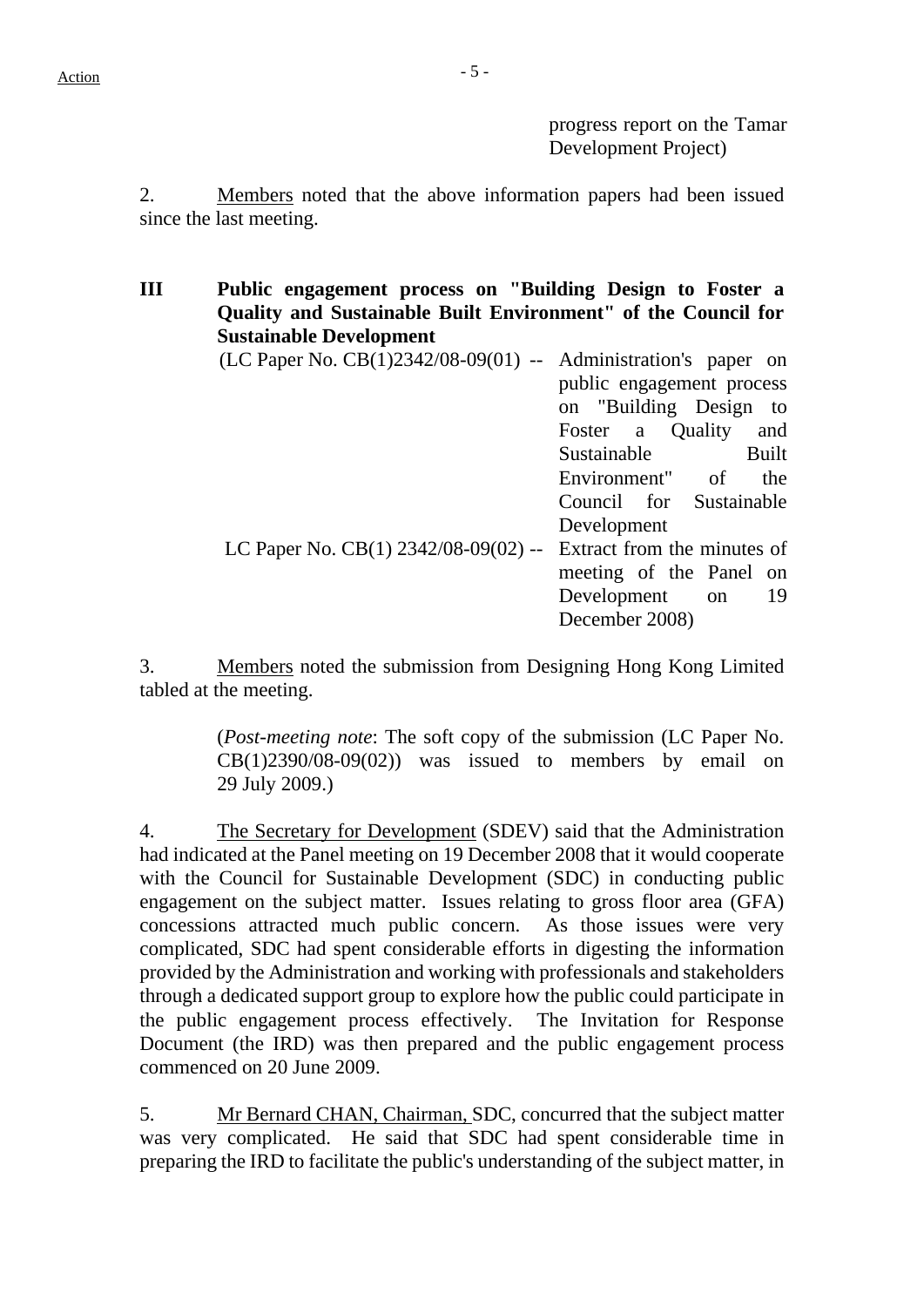the hope that apart from professionals, the general public could also participate in the public engagement process. Two public forums had been held and three local forums and many focus groups would be organized. A research team from The Hong Kong Polytechnic University would collate the views collected. The SDC aimed at submitting its recommendations to the Development Bureau by early 2010. Prof Bernard LIM Wan-fung, Convenor, Support Group on Building Design to Foster a Quality and Sustainable Built Environment, SDC, delivered a PowerPoint presentation to brief members on the details of the IRD.

> (*Post-meeting note*: The soft copy of the presentation materials (LC Paper No. CB(1)2390/08-09(01)) was issued to members by email on 29 July 2009.)

## Gross floor area concessions

6. Mr Albert CHAN said that he hoped that the review would be substantive, meaningful and effective; not a window-dressing exercise. As planning/building control and abuse of powers were involved in the matter, the mode of operation of the Administration in these aspects should be included as an important ring in the review. At present, the relevant vetting/approval processes were like "black-box" operations dominated by the relevant executive authorities. The crux was to ensure adequate transparency in the vetting/approval processes. Without adequate transparency in the administrative and execution processes, the policy might be subject to different interpretations by individual officials. Instead of finding out problematic cases by the Director of Audit years later, the Administration should have measures to prevent abuse of powers and transfer of benefits. He was worried that the environment would continue to be destroyed by high density developments while the review was being conducted.

7. SDEV responded that an important ring in the review was whether a legislative approach should be adopted instead of allowing the Building Authority to exercise the discretionary powers under the Buildings Ordinance (Cap. 123) in granting GFA concessions. This issue was highlighted by the Independent Committee of Inquiry on the Sai Wan Ho Development on Inland Lot No. 8955. On the other hand, many professional organizations had reflected that adopting a legislative approach would reduce flexibility. There was transparency in the vetting/approval process because all GFA concessions were granted in accordance with the relevant practice notes.

8. Mr LEE Wing-tat considered that the Administration should set an overall cap of 10% on GFA concessions. For the case of the Grand Promenade, the GFA was increased by some 40% as a result of GFA concessions. There was a substantial increase in the sale proceeds of the developer concerned without the need to pay additional premium for the additional GFA. In fact, in many other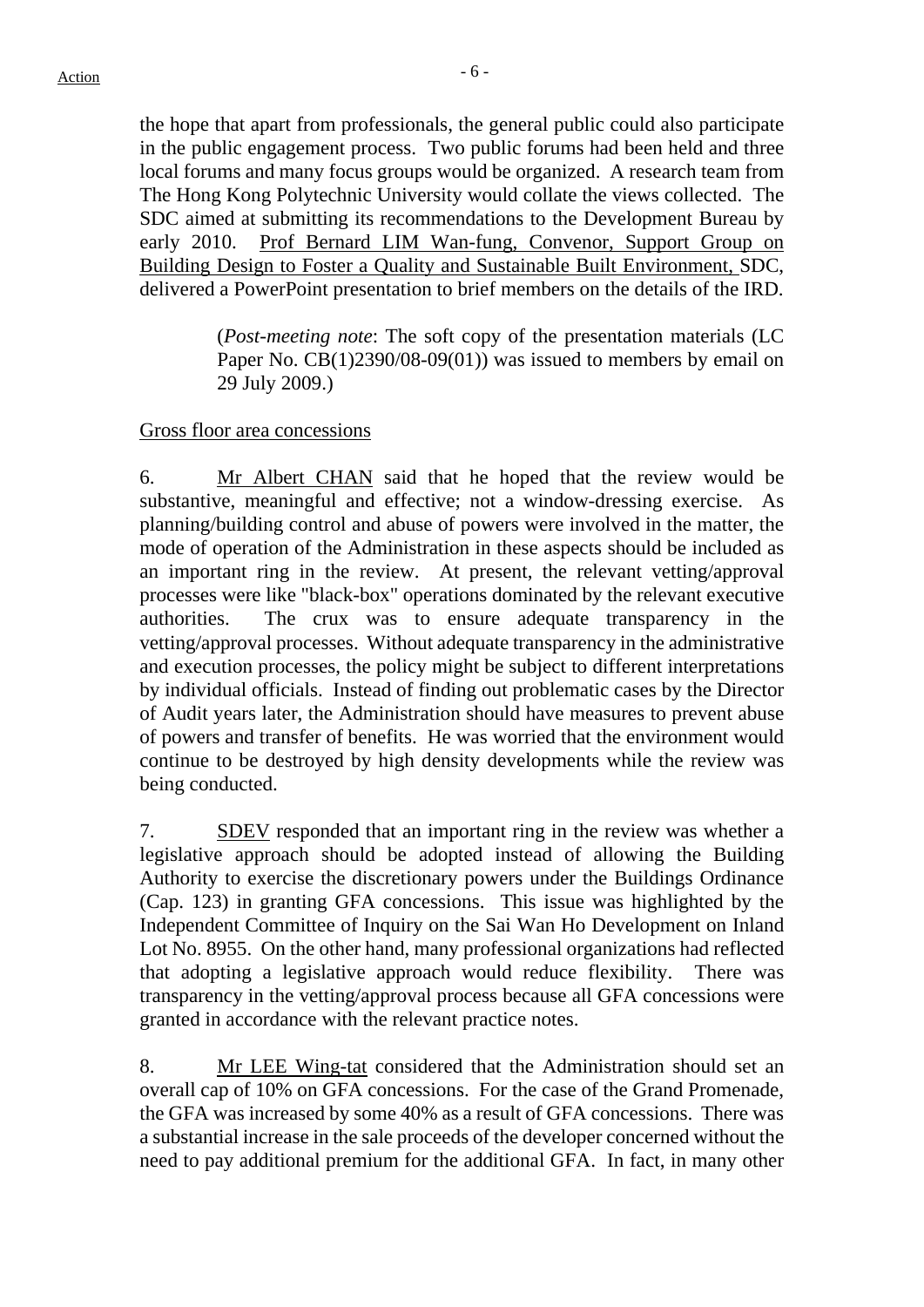cases, the developers concerned were not required to pay additional premium for the GFA concessions obtained. He expressed concern about the membership of SDC because it comprised many sector representatives. He was also worried that the existing Joint Practice Notes, which he considered contained large loopholes, would still be in force during the review and asked how the Administration would handle the situation.

9. SDEV responded that the public engagement process involved controversial issues and it would affect future building design and the environment. Therefore, the Administration cooperated with SDC in conducting the process. Capping of GFA concessions was one of the options proposed by the Administration. She noted that some members of SDC might be concerned whether the Administration had pre-determined stance. She assured members that the Administration would only formulate its stance after the public engagement process had been completed. The Joint Practice Notes were part of Government policy which was promulgated after public consultation. They had to be adhered to and there was no room to rescind them during the review.

10. Miss Tanya CHAN considered that there could be more in-depth coverage on energy efficient features such as the use of solar energy. Granting of GFA concessions was more appropriate for energy efficient features. Instead of using economic incentives, the provision of certain desirable building features should be made mandatory. The size of features such as electricity and mechanical chambers and refuse storage rooms should be specified. The provision of sky gardens, planting trees and conservation of old and valuable trees should be encouraged on a policy level by granting GFA concessions. On the other hand, she queried granting GFA concessions for clubhouses because they were used as a selling point by developers and flat purchasers had to pay for the GFA and the maintenance costs of clubhouses. She also did not consider balconies a truly green feature.

11. In Dr Raymond HO considered the provision of balconies a merit because air circulation would improve. However, he queried why the construction of windowless toilets in residential buildings could have been approved. Mr IP Kwok-him said that society had different views on building features such as balconies. He considered the provision of balconies acceptable because it could achieve its intended objectives.

12. SDEV responded that it was very difficult to require the proper and effective provision of certain features solely through mandatory means. By way of illustration, although the provision of refuse storage and material recovery rooms was mandatory, GFA concessions would still be granted. Professionals considered that if this was not the case, the feature would be provided at the minimum number and size and at undesirable locations, and the intended benefits could not be achieved.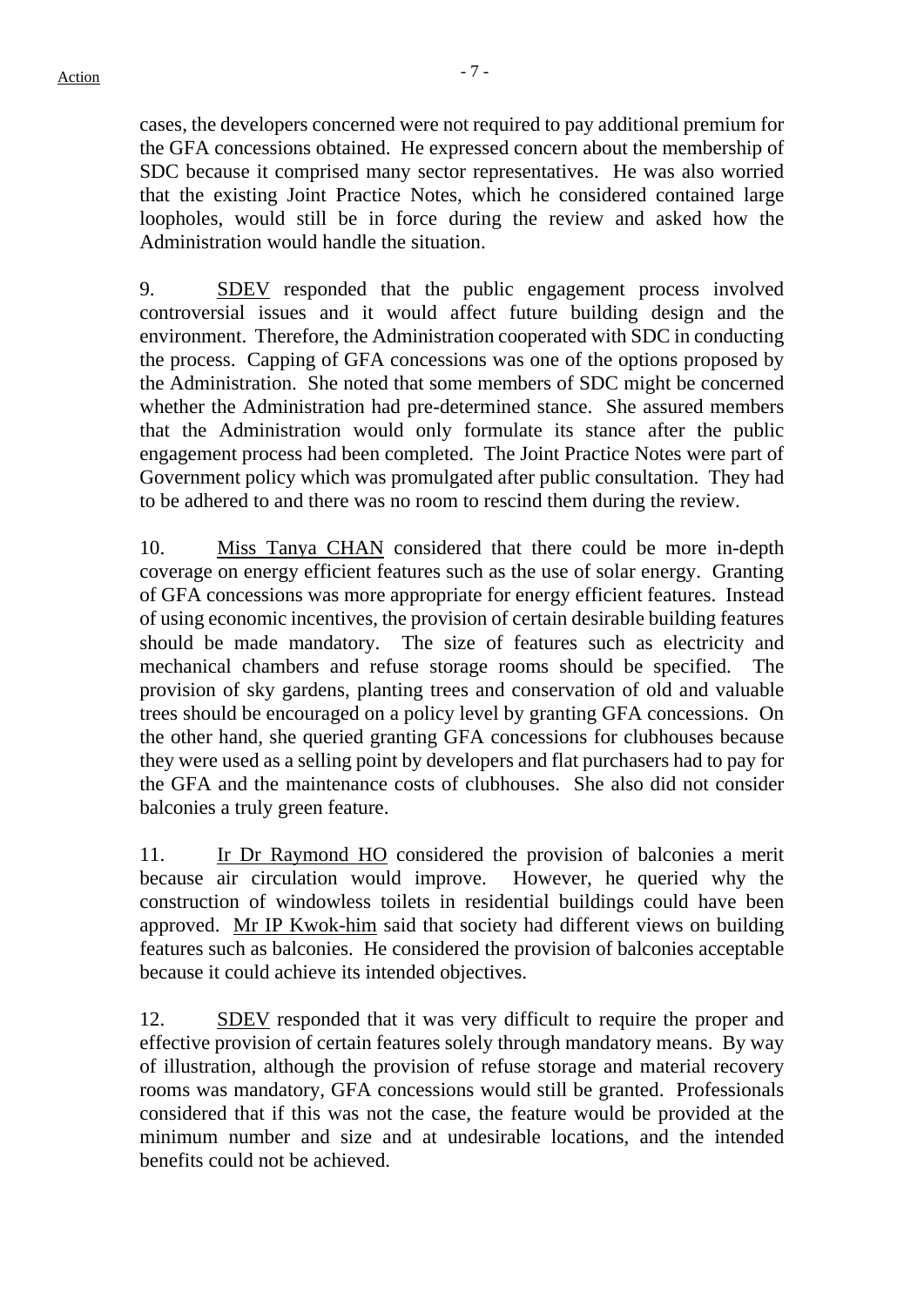13. Ms Emily LAU expressed support for granting GFA concessions for car-parking facilities because it could reduce the need for at-grade car-parking facilities. Mr James TO queried why disregarded GFA for car-parks for residential zones 2 and 3 could be as high as 32% to 42% in relation to the total GFA. Mr Bernard CHAN, Chairman, SDC, responded that granting GFA concessions for car-parking facilities would reduce the need for at-grade car-parking facilities, but it would increase building bulk. Due to topographic constraints, constructing underground car-parking facilities might not always be possible in Hong Kong and even if possible, the costs were much higher.

## General issues

14. Mr Albert CHAN said that SDC should be able to set overriding criteria to determine the relative weightings of development needs and public interests, circumstances under which public interests should take precedence over private rights, and issues such as the necessary separation between buildings. He considered that the installation of solar energy water heaters should become mandatory for low density developments and village houses.

15. Mr LEE Wing-tat suggested that non-controversial measures to enhance the built environment could be implemented first. Expressing a similar view, Ms Cyd HO considered that a phased approach could be adopted, and non-controversial measures such as greening and building setback could be implemented first. She said that the review should have been conducted earlier. The Administration should contain building bulk and the Building Authority should not have discretionary power on GFA concessions. She requested the Administration to provide information on the possible institutional frameworks and legislative changes with regard to planning and building control powers. She considered that there should be a population limit for old districts and a population policy should be included in the urban renewal and town planning processes. This would facilitate the planning of necessary facilities in those districts.

16. SDEV responded that some measures such as providing sufficient separation between buildings, building setback and air corridors had already been implemented in some sites through town planning parameters and conditions in land leases. The planning for Government sites and the land sale conditions for Comprehensive Development Area sites had also included relevant considerations. The IRD contained a section to discuss and invite views on the possible institutional frameworks to be adopted in future. She agreed to provide the information requested by Ms Cyd HO. Setting a population limit for a district based on the existing infrastructure would be problematic because it would seriously affect Hong Kong's macroeconomy. The Administration was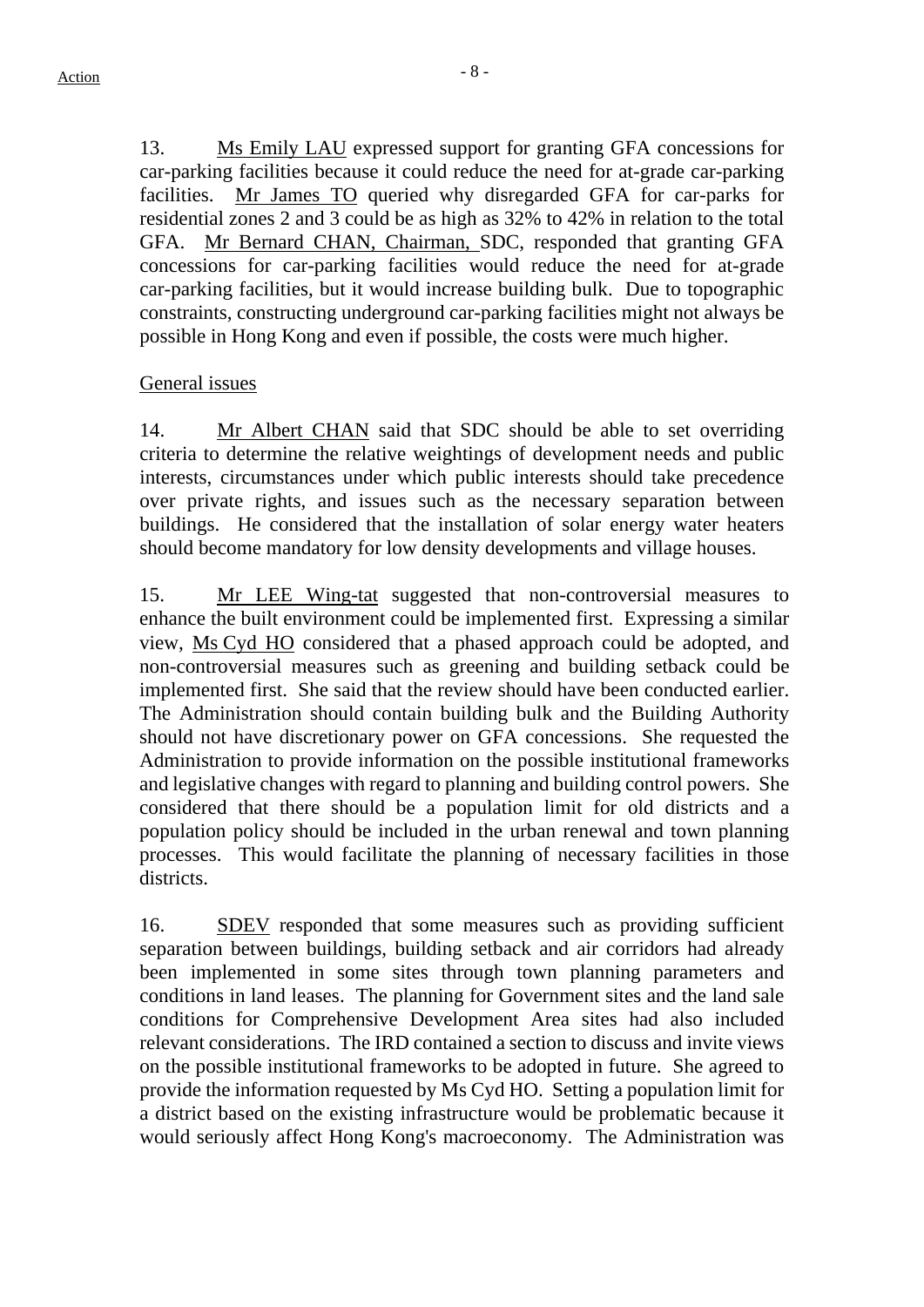enhancing the existing infrastructure to cope with the increasing population. She supplemented that SDC had studied the subject of population policy in the past.

> (*Post-meeting note*: The Administration's supplementary information paper (LC Paper No. CB(1)2744/08-09(01)) was issued to members on 7 October 2009.)

17. The Deputy Chairman considered that the Administration should conduct studies on development density on a district basis and impose development controls through Outline Zoning Plans (OZPs). SDEV responded that the Administration was conducting a review of the 108 OZPs, out of which more than 10 had been completed. Priority was given to reviewing areas with high redevelopment pressure. Although the review had led to objections and legal challenges, the Administration would continue with the review. The Deputy Chairman said that he was very concerned that some OZPs only imposed control over building height which alone was inadequate to control the outturn building bulk.

18. Miss Tanya CHAN considered that concrete was environmentally unfriendly because it absorbed heat fast during daytime and dissipated heat slowly during nighttime, leading to a higher nighttime temperature. Overseas places adopted a carrot and stick approach in promoting a sustainable built environment and Hong Kong should make better use of the approach. The Hong Kong Planning Standards and Guidelines contained some desirable guidelines. She asked whether the Administration would review the Hong Kong Planning Standards and Guidelines and adopt the enhanced guidelines to help achieve a sustainable built environment. She also enquired about the expected completion date of the Urban Climatic Map and Standards for Wind Environment - Feasibility Study conducted by the Planning Department.

19. SDEV responded that planning guidelines such as protection of the ridgeline and adoption of stepped height planning for harbourfront sites specified in the Hong Kong Planning Standards and Guidelines were implemented through the planning application vetting process. Requirements for adhering to relevant guidelines were also incorporated into land leases and land sale conditions. She undertook to provide the expected completion date of the Urban Climatic Map and Standards for Wind Environment - Feasibility Study conducted by the Planning Department.

> (*Post-meeting note*: The Administration's supplementary information paper (LC Paper No. CB(1)2744/08-09(01)) was issued to members on 7 October 2009.)

20. Mr IP Kwok-him welcomed that the IRD had been prepared for collecting public views. As regards greening, the Administration should set an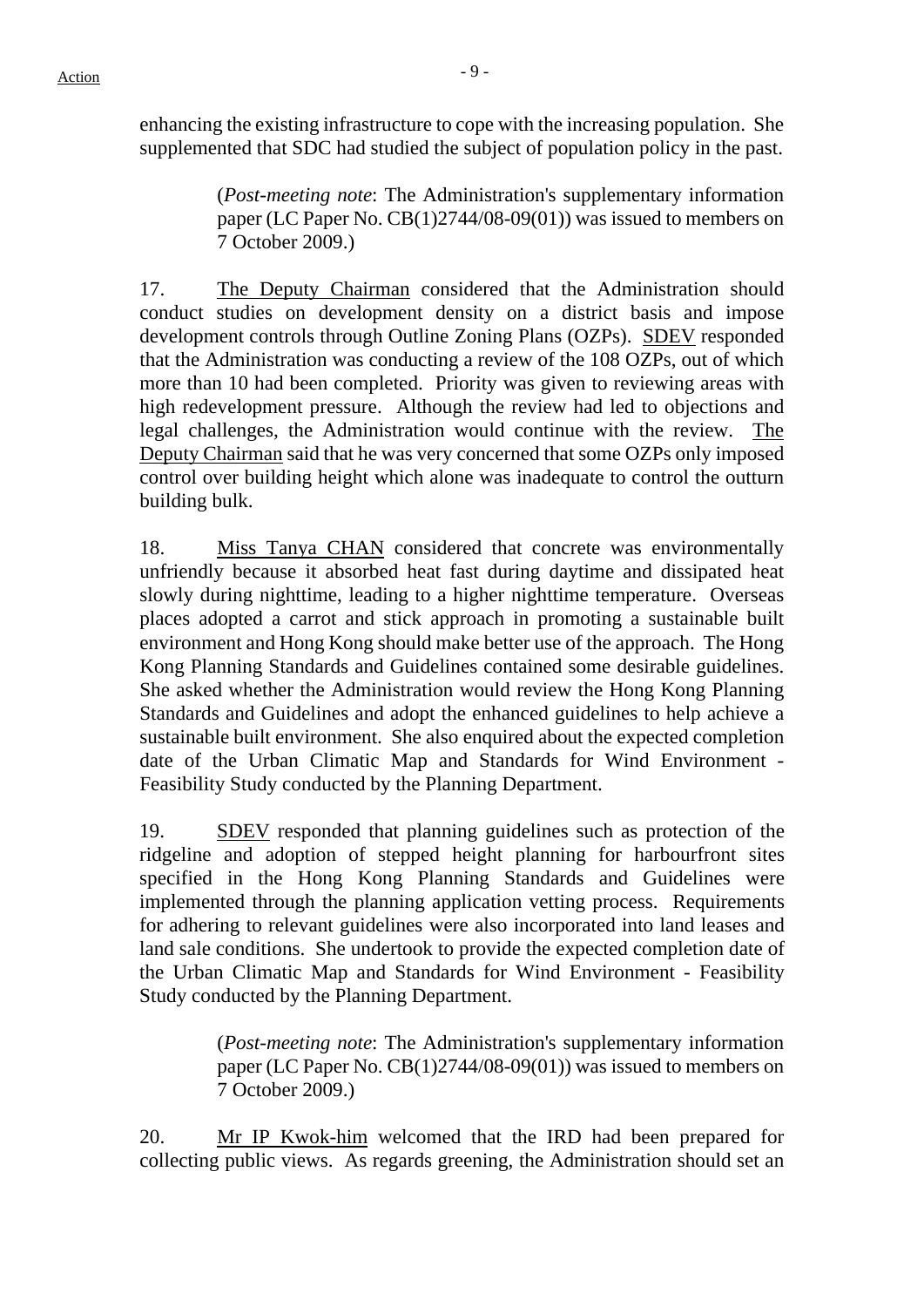example in promoting greening, such as implementing rooftop and vertical greening in Government buildings, and step up its efforts in encouraging private developers to follow suit. The Administration could consider giving incentives for greening in private developments. He suggested that cultural elements could be incorporated in the construction of public facilities to promote cultural creativity through the concerted efforts of various bureaux. The Administration should adopt a holistic approach on the matter and give due attention to the cultural aspects in fostering a quality and sustainable built environment. The Deputy Chairman suggested that funds could be set aside for housing cultural displays in Government facilities.

21. SDEV concurred that the Administration should set an example in promoting greening and energy efficiency. The Development Bureau and Environment Bureau had issued internal guidelines in April 2009 specifying that new Government buildings should attain a high level of energy efficiency even if this would incur additional construction costs. The Administration was implementing additional minor works projects to implement rooftop greening in existing Government buildings and energy efficiency features and water-saving features in existing Government buildings and schools maintained by the Government. Although it would not be easy to promote culture through the provisions in the Buildings Ordinance, she would convey to the Chief Secretary for Administration and liaise with the Home Affairs Bureau on the suggestion that to promote cultural creativity, funds should be specifically earmarked for public works projects for the art and cultural aspects of relevant facilities.

> (*Post-meeting note*: The Administration's supplementary information paper (LC Paper No. CB(1)2744/08-09(01)) was issued to members on 7 October 2009.)

22. Ms Emily LAU said that there was a persistent impression that the Administration was inclined towards developers. Measures to create a sustainable built environment should benefit all instead of only well-off people and careful planning was needed to create such an environment. If the transparency of the review process was high and there was no objection from civic organizations, the Administration could take forward its proposals. Obtaining the consensus of Members would facilitate the process. The Administration had to accept that revenues from premium would be reduced as a result of implementing measures to create a sustainable built environment. One could not get the best of both worlds. As quality life was sought after by all, citizens might have to consider trade-offs such as accepting a rise in the tax rate for 1% to 2%. Features such as providing building setback would reduce the need and costs for constructing noise barriers. The United States Energy Secretary also said that painting the roofs of buildings white would reduce energy consumption.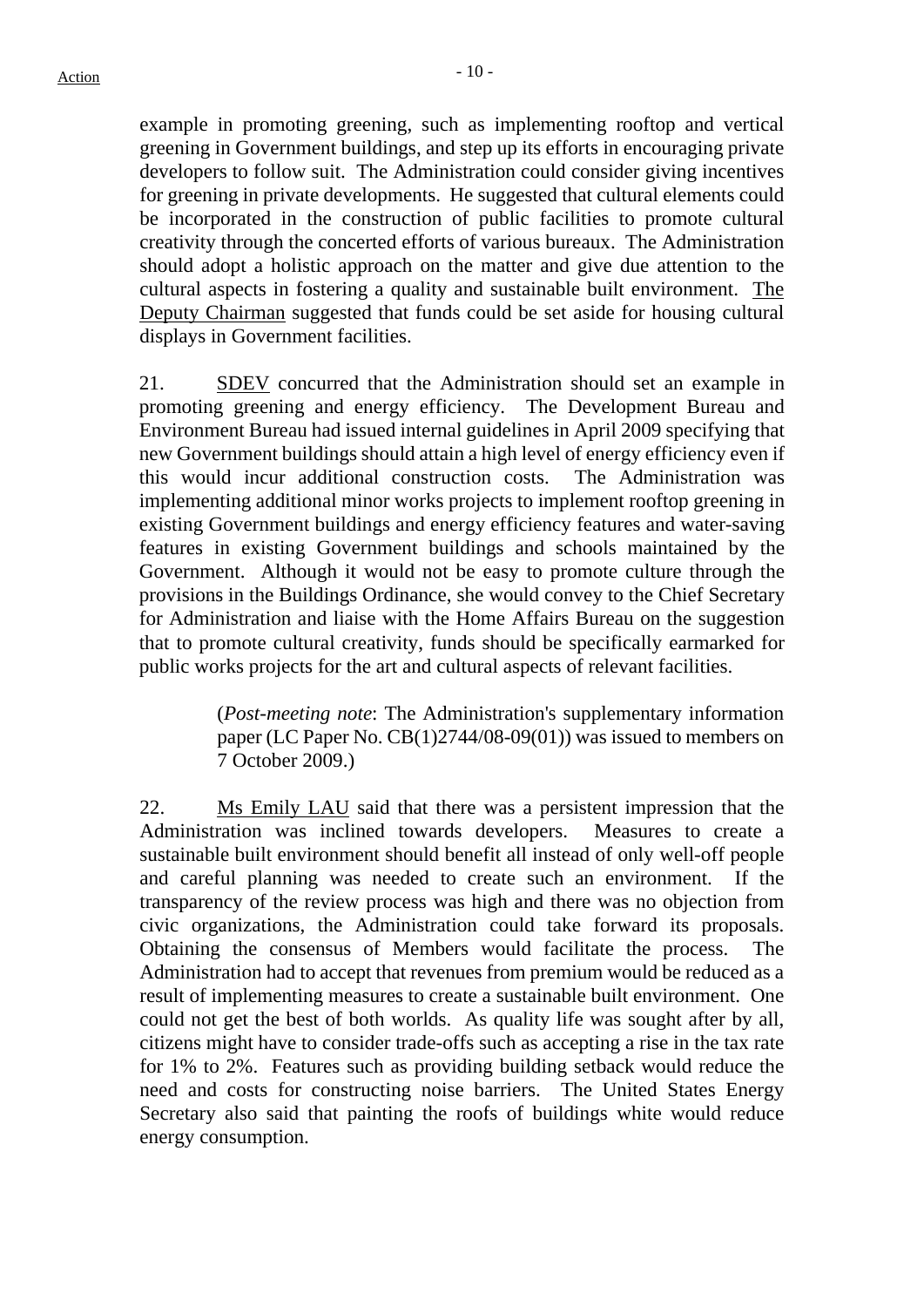23. Mr James TO considered that the IRD should provide some quantitative analyses of the various options in financial terms, such as the loss in land premium as a result of capping GFA concessions, so as to facilitate the public to give informed views having regard to the trade-offs in quantitative terms.

24. Mr Abraham SHEK said that Hong Kong's land was scarce but its population was large. He considered that a balance was needed in the review and trade-offs were inevitable in pursuing a good living environment. The IRD should clearly provide the economic and political trade-offs of adopting the various options. The public should not be given an illusion. Otherwise, they would have grave reactions.

25. SDEV concurred that one could not get the best of both worlds. The Administration considered that measures worth implementing should be implemented even if revenues from premium would be reduced. In preparing the IRD, the most difficult task was how to let the public understand the trade-offs of adopting various options, and substantial efforts had been made in this regard. The IRD had provided the public with analyses of the trade-offs at appropriate sections. Mr Bernard CHAN, Chairman, SDC, added that in preparing the IRD, SDC had considered the issue but decided that there should not be too much emphasis on the trade-offs to avoid the impression that it was adopting a scare tactic.

26. Mr Abraham SHEK said that he hoped that the public engagement exercise would be successful because the review would have important implications on Hong Kong's economy and politics. As developers had paid the required premium for the land they acquired, they would naturally construct their developments to the maximum allowable GFA. The developments of the MTR Corporation Limited and Urban Renewal Authority were also high density developments. Review of the Buildings Ordinance, Building Regulations and the Town Planning Board might also be required to tackle the subject matter in a comprehensive manner.

27. SDEV responded that if the scope of the public engagement process was further extended, the scale of the process might become unmanageable. Therefore, a more focused approach was adopted. Mr Bernard CHAN, Chairman, SDC, added that the policy of granting GFA concessions was aimed at encouraging developers to provide a better living environment for the residents. Although the majority of the residents of developments with green building features might welcome those features, those living in surrounding areas might think otherwise because their living environment was affected. Professional organizations had raised many further issues during the forums, such as the need for amending the Buildings Ordinance. In order to solicit views in a more focused manner, the SDC decided to limit the scope to issues such as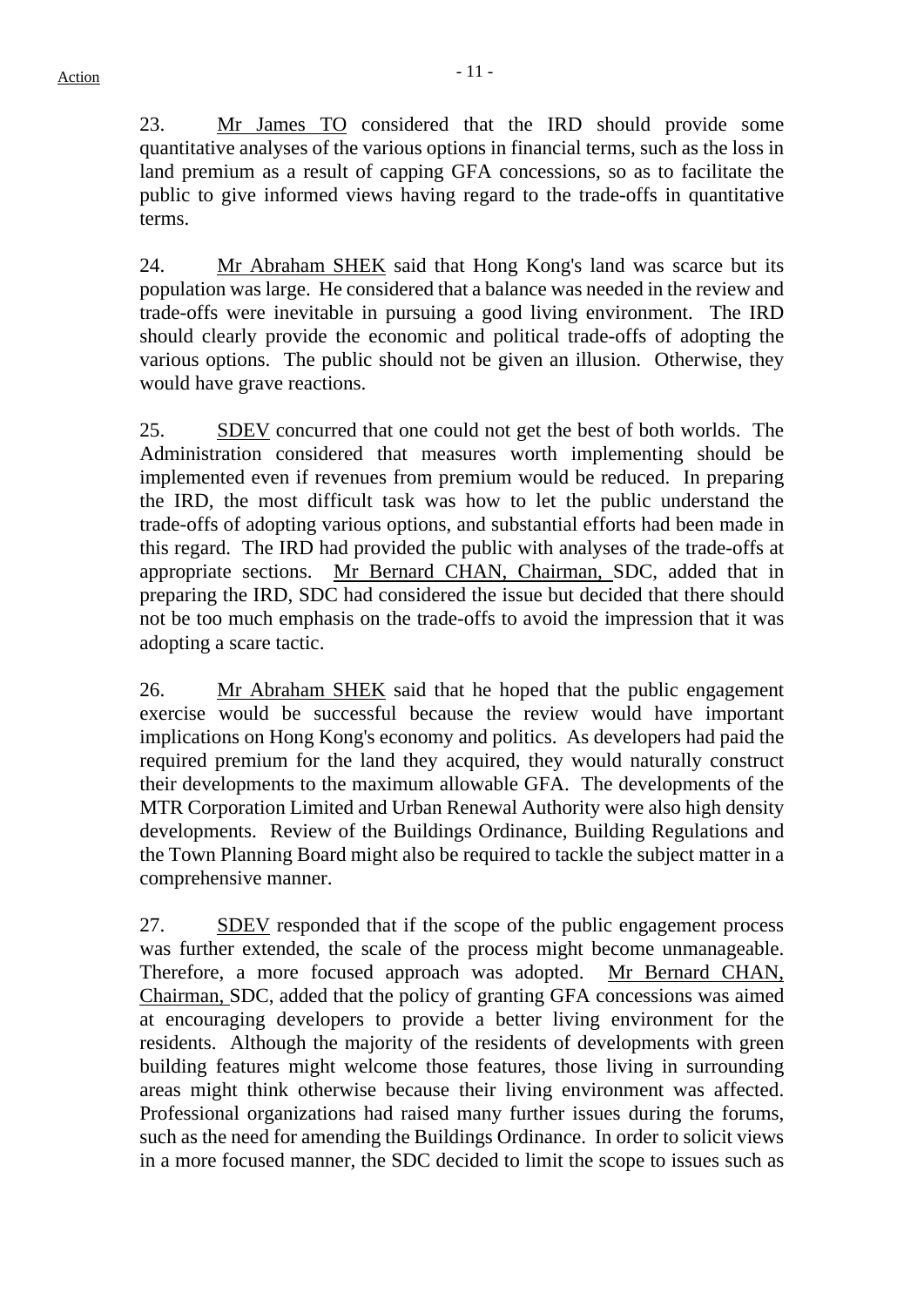the need for capping GFA concessions, and review of the discretionary powers of the Building Authority.

28. Mr Albert HO said that sustainable development was necessary because the present generation should not let the future generations bear the consequences of the acts of the former. Although developers' profits might be reduced, the public would gain quality life. Developers supported adding green building features several years ago because they would benefit from the provision of those features. However, public aspirations on the environment had changed and reviewing building design alone was too restrictive. Although he did not consider that everything should be done through legislative means, the discretionary powers of the Building Authority should be reviewed. The high-rise developments in West Kowloon, monotonic developments in Tin Shui Wai and bulky developments implemented by the MTR Corporation Limited and Urban Renewal Authority demonstrated that town planning in Hong Kong was problematic.

29. SDEV responded that the public engagement process had adopted a focused approach with a view to addressing the public concern on GFA concessions. The Administration was separately pursuing other relevant issues such as reviewing the OZPs and Urban Renewal Strategy. The IRD only focused on specific aspects of the Administration's work in attaining a sustainable built environment through building design. Some developments attracting public concern were approved years ago when satisfying the demand for housing was accorded priority and implementing developments above railway stations was the only mode of financing railway projects. If necessary, the Administration could brief members on its work to attain a quality living environment on various fronts in a more comprehensive manner in future.

30. Ir Dr Raymond HO said that the review was a complicated and comprehensive task and a number of bureaux and departments were involved. While some Members adopted a very macro perspective in looking at the review, he considered that Members should be realistic and the review should proceed in a step-by-step manner. He supported focusing on improving building design as a first step and welcomed the preparation of the IRD for public consultation. The concept of sustainable development had a short history of 22 years only. The Administration should step up public education because some members of the public were confused about sustainable development and environmental protection. He had moved a motion on reviewing the Buildings Ordinance in relation to issues such as construction materials and waste some eight years ago but little progress had been made. Developing the industry of making pre-fabricated construction units in Hong Kong would be conducive to creating a sustainable built environment without affecting the employment opportunities of local construction workers. As the use of solar energy and wind energy was quite common for small scale developments in Japan and the Mainland, it should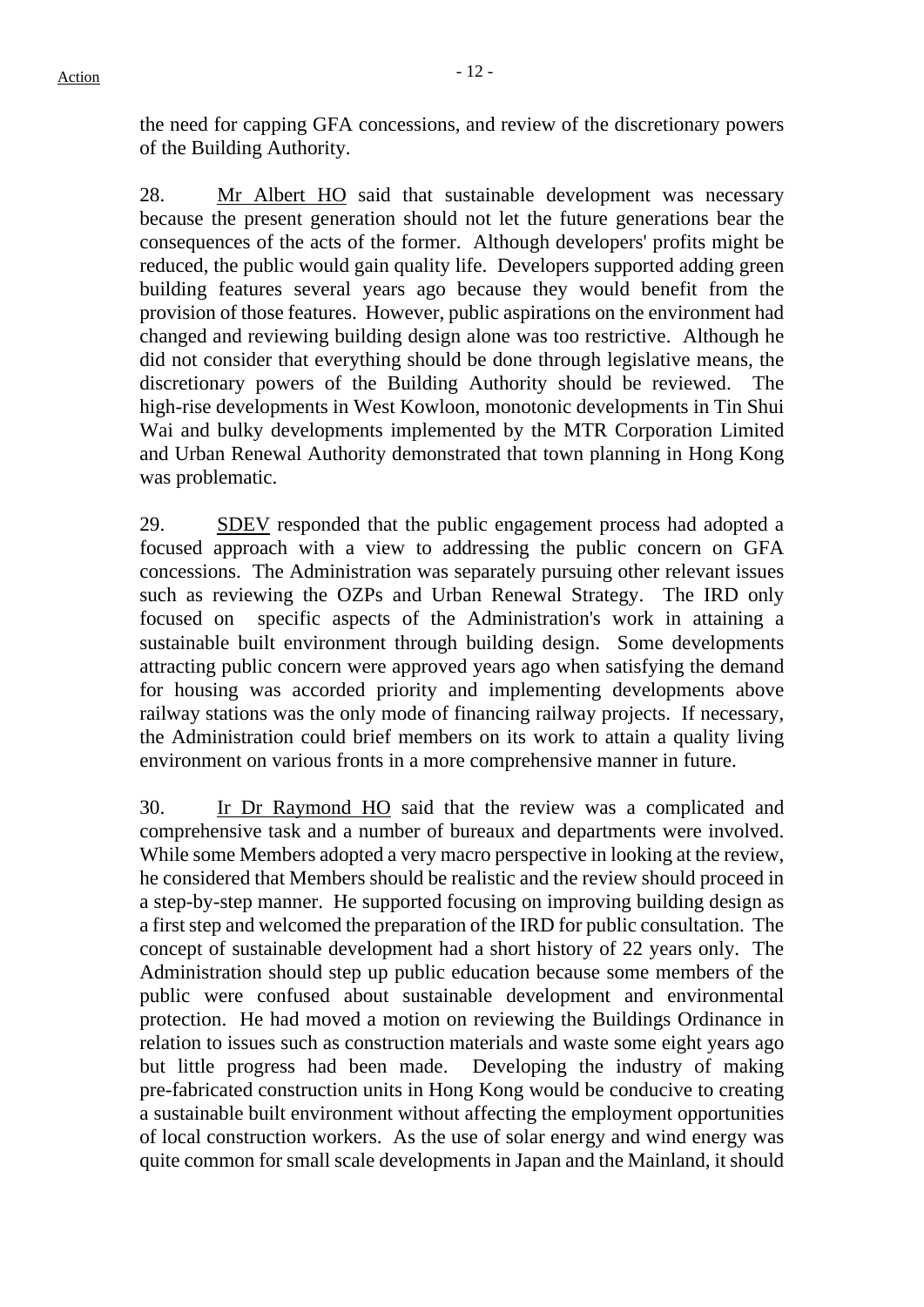be encouraged in Hong Kong as a first step. Air Ventilation Assessment should also be promoted. There should be room for professionals to produce creative building designs. The Administration should make good use of underground space for facilities such as shopping arcades and pedestrian links for connecting different buildings. Footbridges should also be constructed to connect different buildings as far as possible.

31. Mr Alan LEONG said that unless the Administration had a coherent mechanism which was supported by the public for resolving issues arising from the high land premium policy, which was the root of the problem, it would be difficult to tackle the subject matter. He was unconvinced that the Administration had an overall blueprint to handle the situation. When faced with developers, the outcome of the review would make no difference if a make-shift tactic was adopted. He considered that the IRD was not easy to comprehend, especially for the Chinese version, and was worried that this might affect the public's participation in the public engagement process. Without an effective mechanism to gauge public views, he queried whether decisions on issues such as maximization of the development potential of scarce land should be based on the results of a number of forums alone. The wider public might prefer a higher tax rate instead. Without comprehensive planning for the developments in each district based on environmental and conservation policies, such public engagement would be futile.

32. Mr Bernard CHAN, Chairman, SDC, agreed that it was not easy for the public to understand the IRD. However, the general public's major concern might not be on the technical aspects of building design. Rather, they might be more concerned about issues such as increases in saleable areas and management fees arising from GFA concessions. Professional organizations considered that many other issues were also involved. Land premium was an issue in Hong Kong because the built-up areas represented only 24% of the territory, leading to a high development density. However, increasing land supply for development through measures such as using Country Parks could be very controversial. Therefore, the SDC considered that it should limit the scope of the review by focusing on less controversial issues first and identifying solutions within a short time.

33. Prof Bernard LIM Wan-fung, Convenor, Support Group on Building Design to Foster a Quality and Sustainable Built Environment, SDC, said that the SDC noted that the scope of building design could be very wide and many issues were interrelated. Some features such as pipe ducts were exempted from GFA calculation because this would improve the quality of the living environment. Otherwise, open-air pipe runs might be constructed. To respond to public concern about building bulk, whether to cap GFA concessions was put forward for discussion. More than 100 participants attended the forums organized by SDC and there were rational discussions. SDC would also visit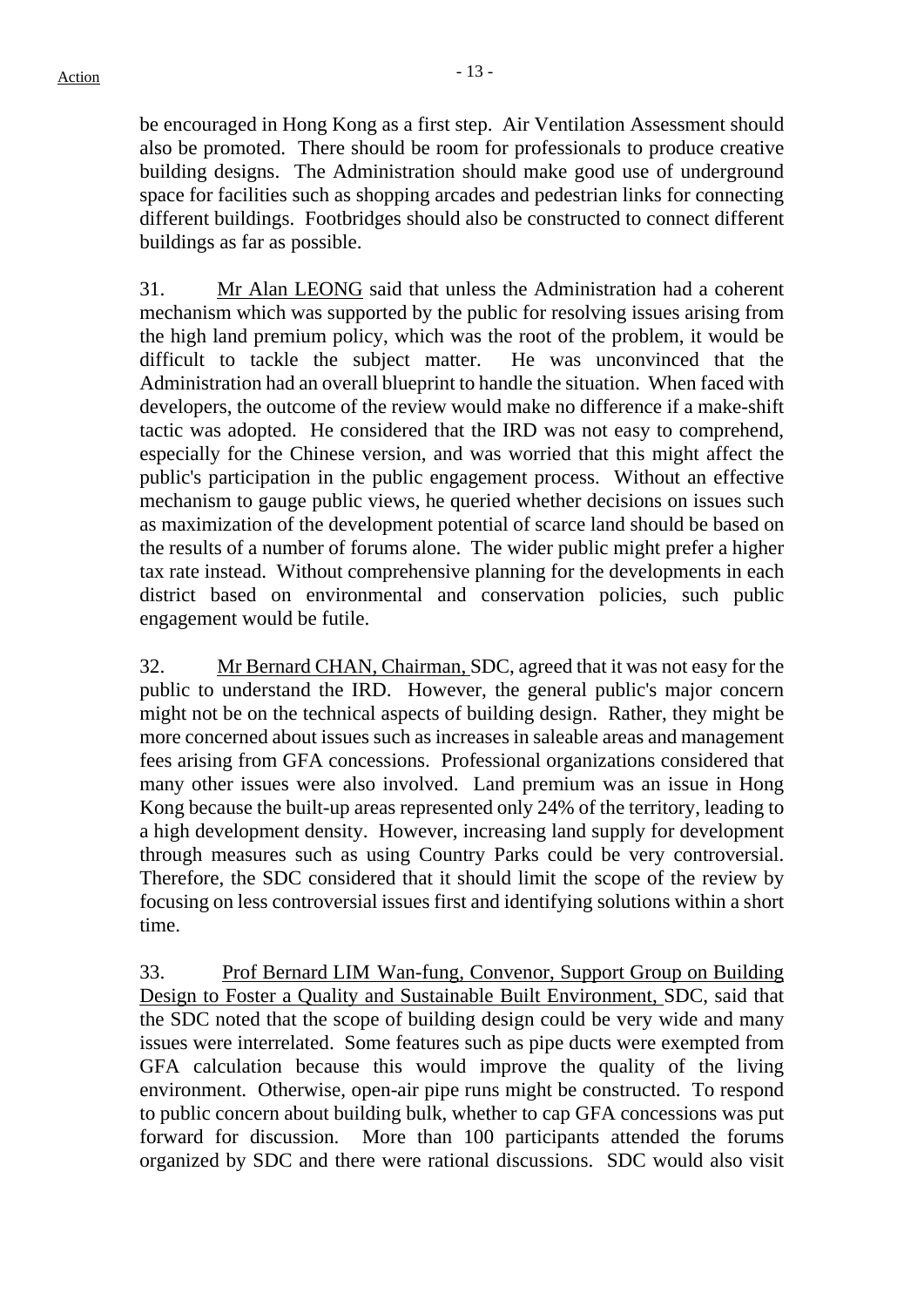numerous stakeholder organizations to solicit their views and support for activities to be carried out by 30 partner organizations.

34. The Deputy Chairman said that the town planning process in Hong Kong was very complicated. SDC could provide the relevant background to all parties concerned and explain to them why GFA concessions were needed as an incentive. This would facilitate a more focused discussion of the subject matter.

35. Mrs Sophie LEUNG concurred that although the review was no easy task, it had to be conducted. She had high expectations on Mr Bernard CHAN, Chairman, SDC, because he had his own special views on the environment and sustainable development of the city, which she appreciated and shared. As regards energy efficient measures, she considered that there should be a mechanism for regular updating of those measures. Reduction in carbon emission was a major issue and the report of the review could put forward recommendations on the conversion of certain areas into pedestrian zones. Although it would take considerable time to study issues relating to the creation of a sustainable built environment, she considered that it could be done using a step-by-step approach.

36. Mr James TO considered that there were some inconsistencies in the IRD. Although paragraph 5.3.11 specified that features such as sky gardens would not improve the environment of the broader neighbourhood, Table 7 specified that sky gardens could improve the local environment through reducing heat island effect, and contributing to better air circulation and pollution dispersal. As regards Figure 8, he asked why the source was from an architectural firm instead of the Japanese government because an architectural firm might have an interest in the review. Prof Bernard LIM Wan-fung, Convenor, Support Group on Building Design to Foster a Quality and Sustainable Built Environment, SDC, responded that the architectural firm was the consultant that had previously assisted the Buildings Department in formulating design guidelines for a sustainable built environment.

37. Ms Emily LAU asked when the Administration would further consult the Panel on the subject matter. SDEV responded that Members were welcomed to participate in the public engagement exercise. After the SDC had completed its work, the Administration would respond to its recommendations. If legislative amendments were required, the Administration would consult the Panel. Mr Bernard CHAN, Chairman, SDC, added that the public engagement exercise would last up to the end of October 2009 and if the views collected were not too divergent, the progress of the ensuing work would be faster. Otherwise, he expected that the work would be completed by March or April in 2010.

38. Ms Emily LAU asked whether it was feasible for the SDC to send its recommendations to the Panel before sending them to the Administration. She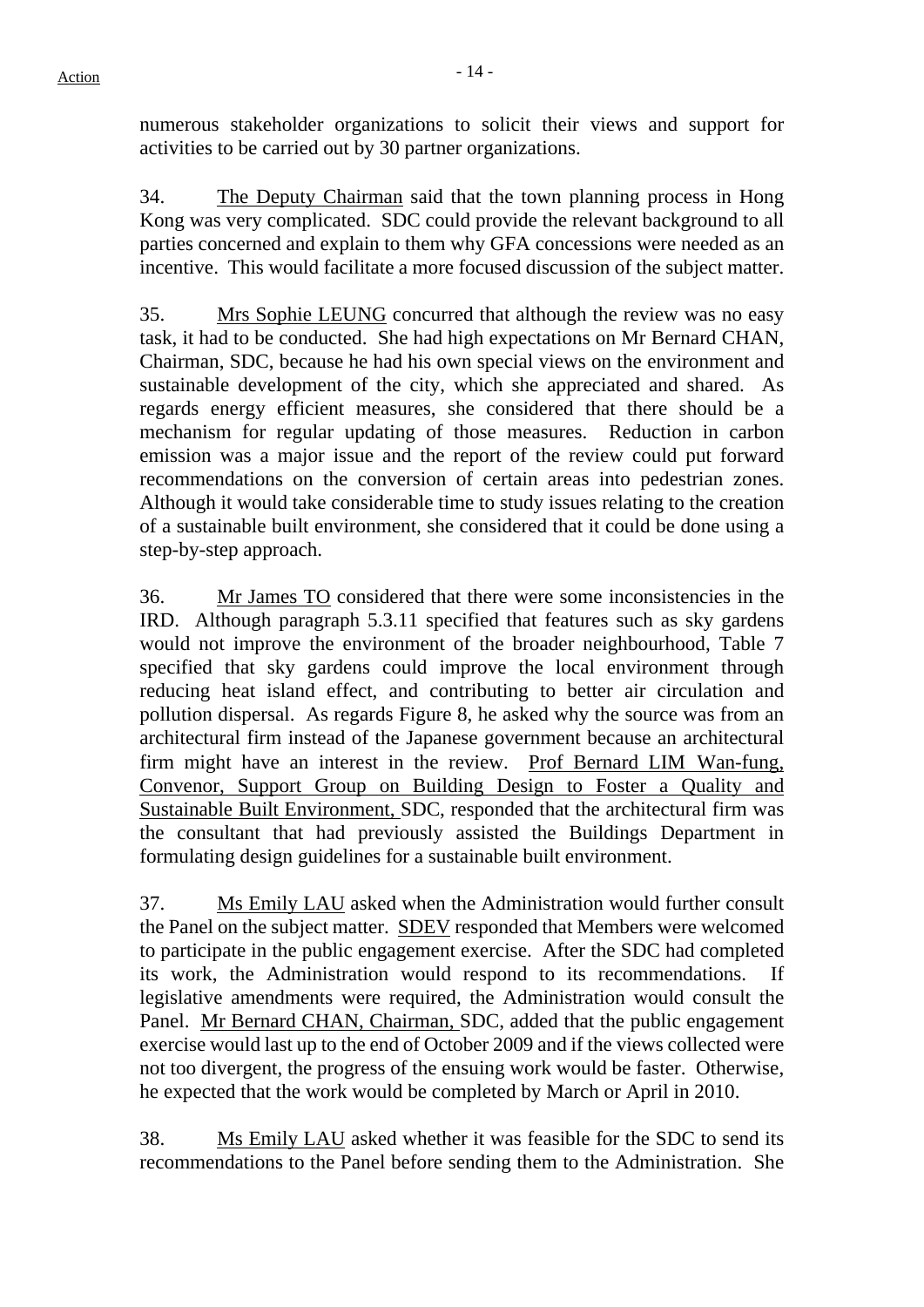considered that Mr Bernard CHAN, Chairman, SDC, should explain to the Panel how those recommendations were arrived at. Mr Bernard CHAN, Chairman, SDC, said that the workflow of the review was for the SDC to carry out its work and make recommendations to the Administration upon completion of its work. He would attend another meeting of the Panel if invited by the Administration. SDEV said that the Administration respected the way in which the SDC carried out its work. The Administration would release all the relevant information concerning the public engagement process after receiving the recommendations from the SDC.

## **IV District-based beautification and revitalization projects**

(LC Paper No. CB(1)2342/08-09(03) -- Administration's paper on district-based beautification and revitalization projects)

39. Members noted the submission from 大澳環境及發展關注協會 tabled at the meeting.

> (*Post-meeting note*: The soft copy of the submission (LC Paper No.  $CB(1)2390/08-09(03)$  was issued to members by email on 29 July 2009.)

40. SDEV said that the Revitalization of Tai O and Area Improvement Plan for the Shopping Areas of Mong Kok projects were two of the many district-based beautification and revitalization projects. The Administration could brief members on other projects of a same nature if members considered it necessary.

#### Enhancement works

41. Miss Tanya CHAN said that what Tai O needed was conservation, not revitalization. The needs of the residents, such as sewerage systems, rather than those of visitors should be accorded priority. Tai O did not need facilities which could be found in urban districts. Too many such facilities would affect Tai O's ecological value. The Administration had previously constructed a breakwater in Tai O, blocking the beautiful sunset scenery, but the shelter created was seldom used by vessels. The design of the pavements and the pier caused inconvenience to elderly wheelchair users. Although seats were provided, there was no shading, and the fences blocked the view of those sitting there. She queried the need for constructing boardwalks in the mangrove planting area because visitors could easily see the area from afar. She was concerned about whether Environmental Impact Assessment for the Salt Pan Demonstration Area project would be conducted because there were mangroves nearby. She was worried that the Administration would start identifying a management agent for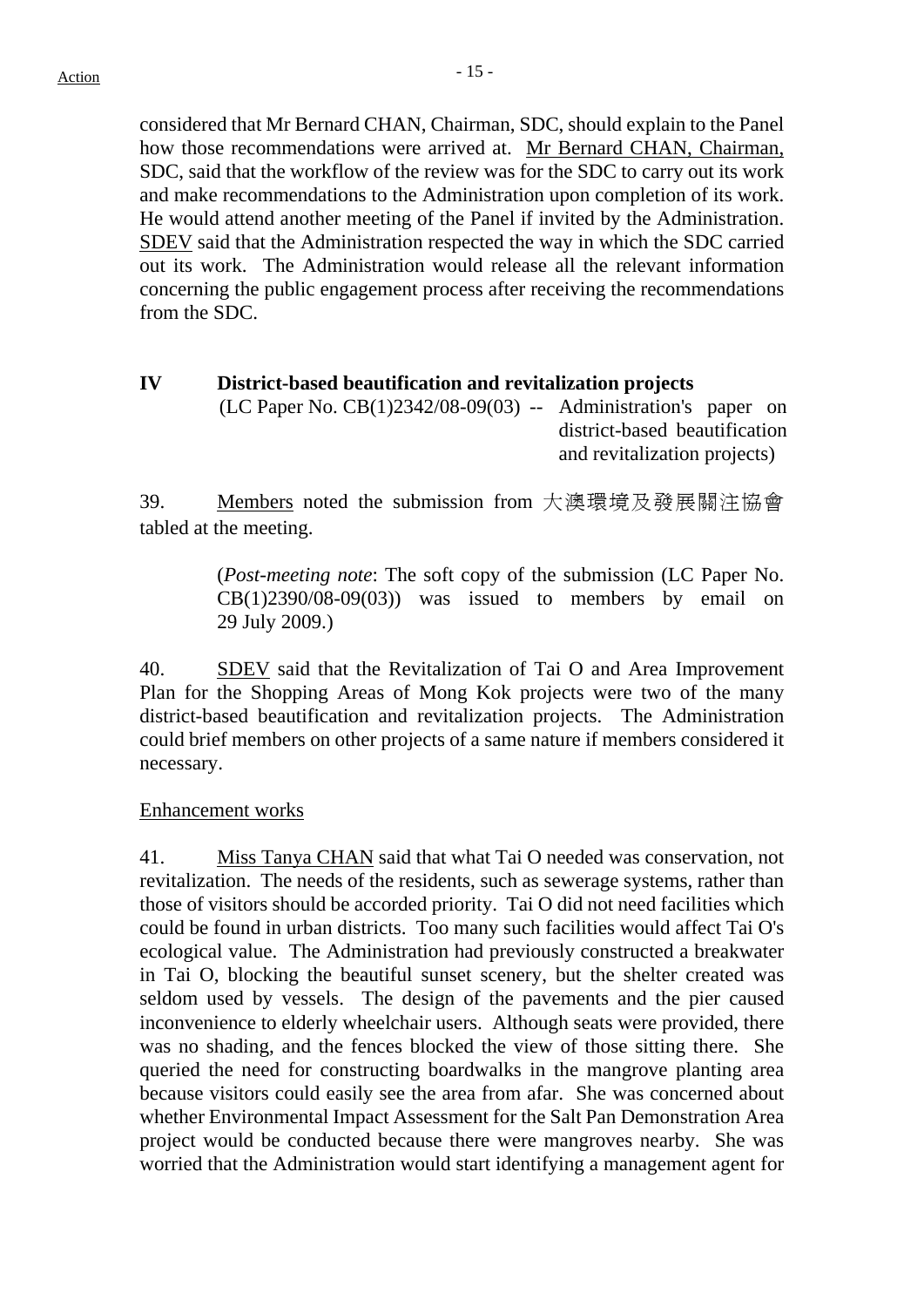the project, and considered that the management agent should be responsible for conducting relevant studies to assess the impacts of the project. Projects destroying the ecology were not worth implementing because of their long-term impact on the environment. She asked whether it was possible for the Administration to re-examine the Revitalization of Tai O project. On behalf of some residents, she asked whether the Administration had any plans regarding Lung Tsai Ng Yuen.

42. Expressing a similar concern about the necessity of the proposed works, Mr LEE Wing-tat said that the residents in Tai O were most concerned about the lack of sewerage facilities. He considered that Tai O's transportation facilities to other districts should be enhanced, and there was a lack of facilities for community gatherings and cultural events. The expensive transportation fees on holidays were non-conducive to encouraging people to visit their parents residing in Tai O.

43. SDEV responded that the proposed works in paragraph 5 of the Administration's paper were minor enhancement works only. Some works of a larger scale proposed previously had been scrapped and the Administration would not insist in carrying out a particular works project. Although one of the themes of the Revitalization of Tai O project was conservation, some facilities in Tai O needed enhancement. Residents had aspirations on improving the infrastructure in Tai O, such as construction of the riverwall at Yat Chung. The Tai O Rural Committee supported those projects and their implementation priority. Those projects were proposed after extensive consultation and a design competition had been organized to solicit input from the public. As regards Lung Tsai Ng Yuen, it was not within the scope of the Revitalization of Tai O project. Previous consultation with the District Officer concerned suggested that it had no special heritage value. There were no historic buildings there and the title of the property was understood to be very complicated.

44. The Deputy Secretary for Development (Planning and Lands) 1 (DS/P&L1) added that there was bottom-up consultation and the Administration would continue with its work in this regard. There was keen interest in the design competition with more than 100 entries received, including those from Tai O residents. There were three principal themes for the Revitalization of Tai O project, namely Local Connectivity, Heritage/Culture and Nature. The enhancement works which the Administration proposed to proceed were those beneficial to the living environment of the residents and supported by them during the public consultation. Tai O Rural Committee and many Tai O residents also supported the Salt Pan Demonstration Area project. The Administration had engaged The South China Research Center of The Hong Kong University of Science and Technology to study the technical requirements of the project and address environmental issues. The mangrove area was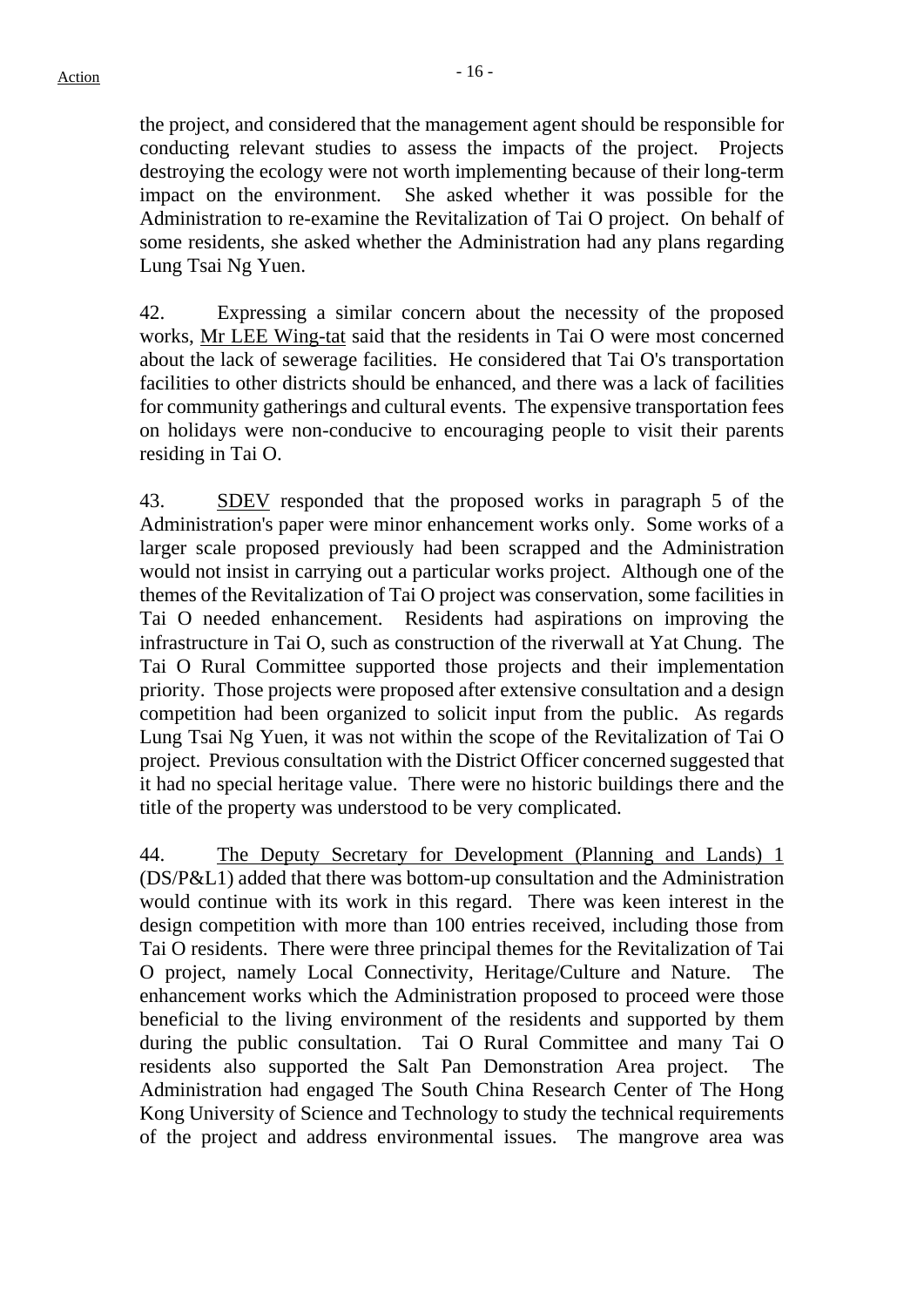situated on the periphery of the proposed site for the Salt Pan Demonstration Area.

45. The Deputy Project Manager (Hong Kong Island and Islands), Civil Engineering and Development Department (DPM(HKI&I)) said that although the Salt Pan Demonstration Area project was not a designated project under the Environmental Impact Assessment Ordinance (Cap. 499), the Administration would conduct an ecological study for the project. The characteristics of Tai O would be preserved. A focus group comprising green groups and local concern groups was in place and the Administration would only carry out the project if there were no unacceptable environmental impacts identified in consultation with the focus group.

46. Mrs Sophie LEUNG said that the breakwater in Tai O was needed to provide shelter for vessels. She considered that the Administration had conducted adequate public consultation on the Revitalization of Tai O project. She expressed doubt on whether the outcome of such consultation should be overridden by imposing another mechanism to decide what enhancement works to implement.

47. Mr LEE Wing-tat suggested that the site for conducting Chinese opera performances could be enhanced and used for gathering and leisure activities. DPM(HKI&I)) responded that residents had suggested that the site could be enhanced and used as event space for social and festive events. Enhancement works supported by the residents also included the provision of community open space and leisure trails.

# Flood prevention and riverwall at Yat Chung

48. Mr IP Kwok-him expressed support for implementing projects relating to community facilities and considered that flood prevention works in Tai O should be accorded priority and implemented first. Ms Cyd HO considered that the Administration should enhance its communication with the residents and explained to them why the riverwall was required to prevent flooding. The Deputy Chairman concurred that the Administration should enhance its communication with the residents on various matters such as licensing of stilted houses and fly-tipping.

49. DPM(HKI&I) explained that as Tai O was located at low-lying areas, flooding in Tai O was mainly due to inundation by seawater under high tide, instead of heavy rain or insufficient capacity of the drainage systems. The ground level of the lowest point at Wing On Street was around 2.5 to 2.6 metres above Principal Datum (mPD). In general, the highest astronomical tide was at about 2.7 mPD, thus causing flooding. The construction of the riverwall at Yat Chung would protect the area from influx of seawater during astronomical high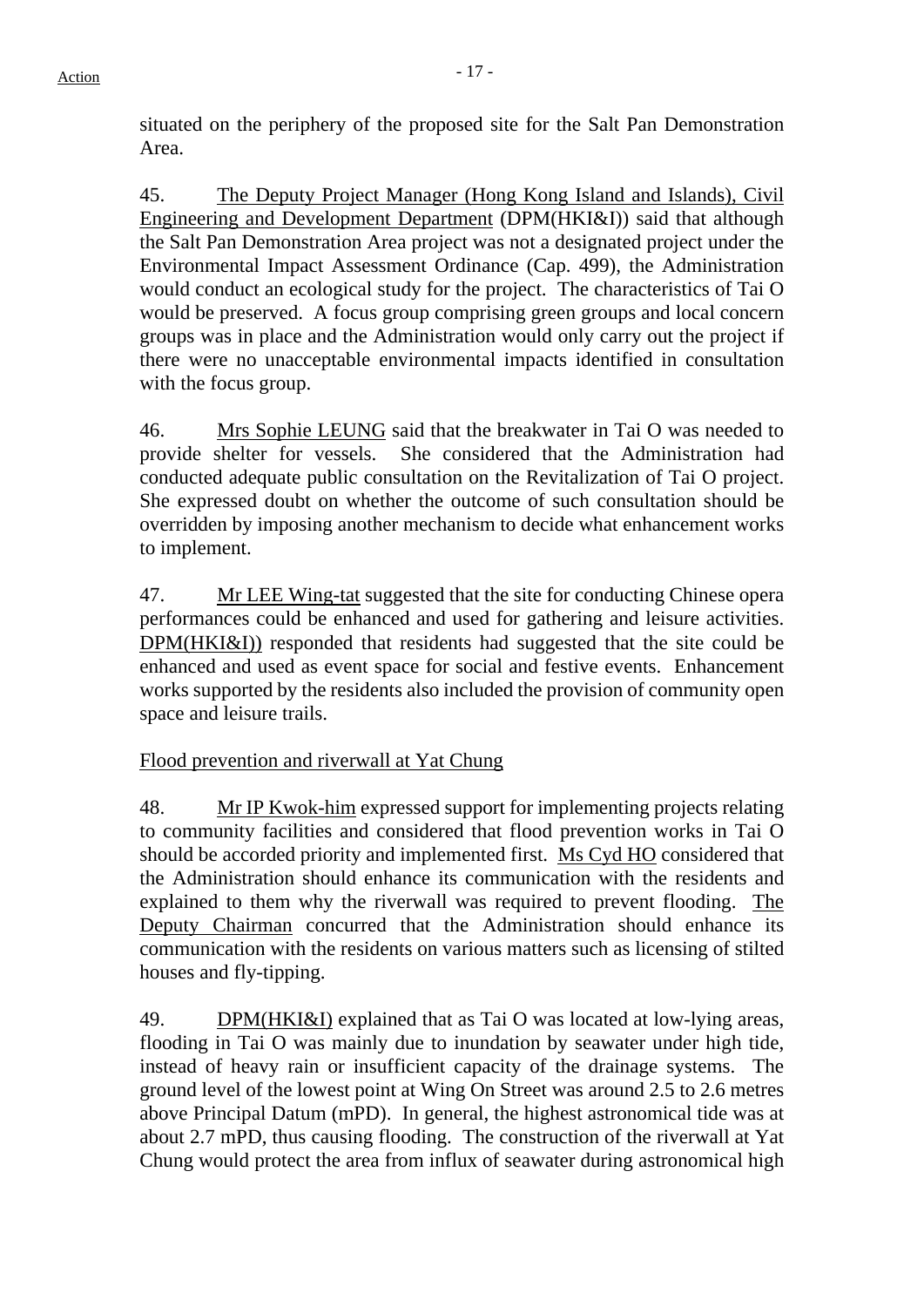tide and reduce the risk of flooding. The proposed coping level of the proposed riverwall at 3.3mPD was accepted by the parties concerned during public consultation and a balance had been struck in setting the height. In exceptional events such as typhoons including severe storm surge, the sea level could reach 3.7 mPD to 3.8 mPD and the proposed riverwall would not be capable of protection against inundation. A flood alert system had been put in place and the former Wing Chor Primary School would be used as a temporary shelter for residents.

## Sewerage improvement works

50. Mr LEE Wing-tat asked whether the odour problem at Tai O could be solved, whether the sludge would be clear up regularly and whether there were short or medium-term measures to handle the odour problem. He suggested that the Administration should study the feasibility of bio-remediation to solve the odour problem.

51. DPM(HKI&I) said that the Drainage Services Department was conducting a study on the sewerage improvement works for the unsewered areas in Tai O. As the stilted houses were irregularly arranged and their structure was rather weak and not up to current standards, there was difficulty in supporting and connecting sewerage pipes. There was a suggestion of dredging the sludge deposits/soft mud underneath and adjacent to the stilted houses. However, the sludge deposits/soft mud was some 30 metres thick at places and there was a high risk that dredging would affect the stability of the stilted houses. No short-term measures could be identified at present. He would liaise with the Drainage Services Department on the progress of the study on sewerage improvement works at Tai O.

Admin 52. Ms Cyd HO asked whether the Administration had explained to the residents the difficulties in implementing sewerage improvement works and whether the residents had put forward any proposals. She requested the Administration to provide information on the progress of the study on sewerage improvement works being conducted by the Drainage Services Department in Tai O, and possible short-term improvement measures.

> 53. DPM(HKI&I) responded that the Administration had exchanged views with the residents on the different options for the sewerage improvement works. The residents raised various questions but did not put forward any proposal.

### General issues

54. The Deputy Chairman enquired about the progress of identifying a management agent for the relevant facilities under the Revitalization of Tai O project. Mr IP Kwok-him asked how the Administration would handle the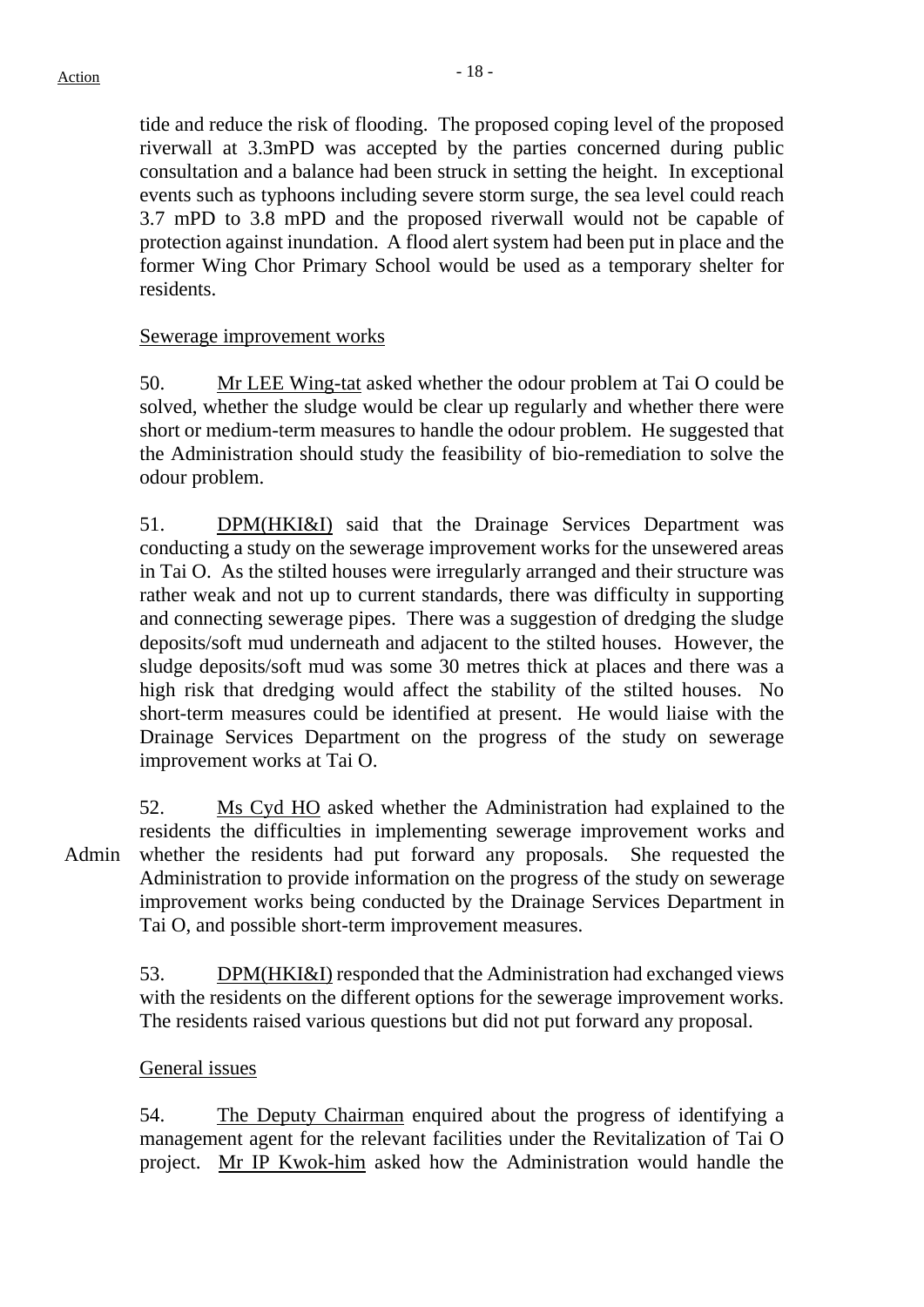coordination among the various departments concerned in relation to the idea of converting Tin Lee House into a youth hostel. Mr Paul TSE asked whether a suitable management agent had been identified for operating the Tai O Heritage Hotel and the proposed youth hostel at Tin Lee House, and whether there would be sufficient parking spaces for coaches near the existing bus terminus. He considered that the proposed coach parking area a bit remote from Tai O's most vibrant area. As neighbouring competitors such as Singapore and Macao were surpassing Hong Kong in the travel industry, he considered that the Tourism Commission should be upgraded to a policy bureau to facilitate collaboration with the Development Bureau in beautification, revitalization and related work. Before this could be achieved, there should at least be a closer connection between various Government departments and the Commissioner for Tourism. A matching mechanism between management agents and the Administration was required. Although he found many proposed projects worth supporting, he was worried about the lack of vision, planning and provision of ancillary facilities.

55. SDEV responded that a management agent had been identified for the Tai O Heritage Hotel and the Finance Committee of the Legislative Council had approved the funding proposal for the renovation works. The project would tap on the characteristics of Tai O. The conversion of Tin Lee House into a youth hostel had not yet been confirmed. Although there were vacant flats in the estate concerned, the existing residents were scattered on different floors. The Administration would not request the Housing Authority to relocate the residents of Tin Lee House and vacate the building before a suitable management agent could be identified. The Administration was prepared to provide the necessary funds for the Revitalization of Tai O project, but the project was still at the initial study stage and the Administration had to overcome the challenge in identifying suitable and capable management agents to operate the facilities. By way of illustration, in revitalizing historic buildings, the Administration's approach was to use a historic building as an anchor and identify a management agent which was capable of implementing not only that specific project, but other revitalization work in the district as well.

56. As regards parking spaces for coaches, DPM(HKI&I)) said that under the current Concept Plan for Revitalization of Tai O, the area near the existing bus terminus would be converted into an entrance plaza, leaving only sufficient space for picking up/dropping off. Coaches could continue the current practice of dropping off passengers there but would be required to park at the proposed coach parking area before returning to pick up the passengers. Such traffic management arrangement could help segregate coaches from pedestrians as well as other vehicles and provide a more spacious entrance plaza for the enjoyment of pedestrians. The proposed youth hostel had educational value because students could spend a night there and participate in more general education activities in Tai O.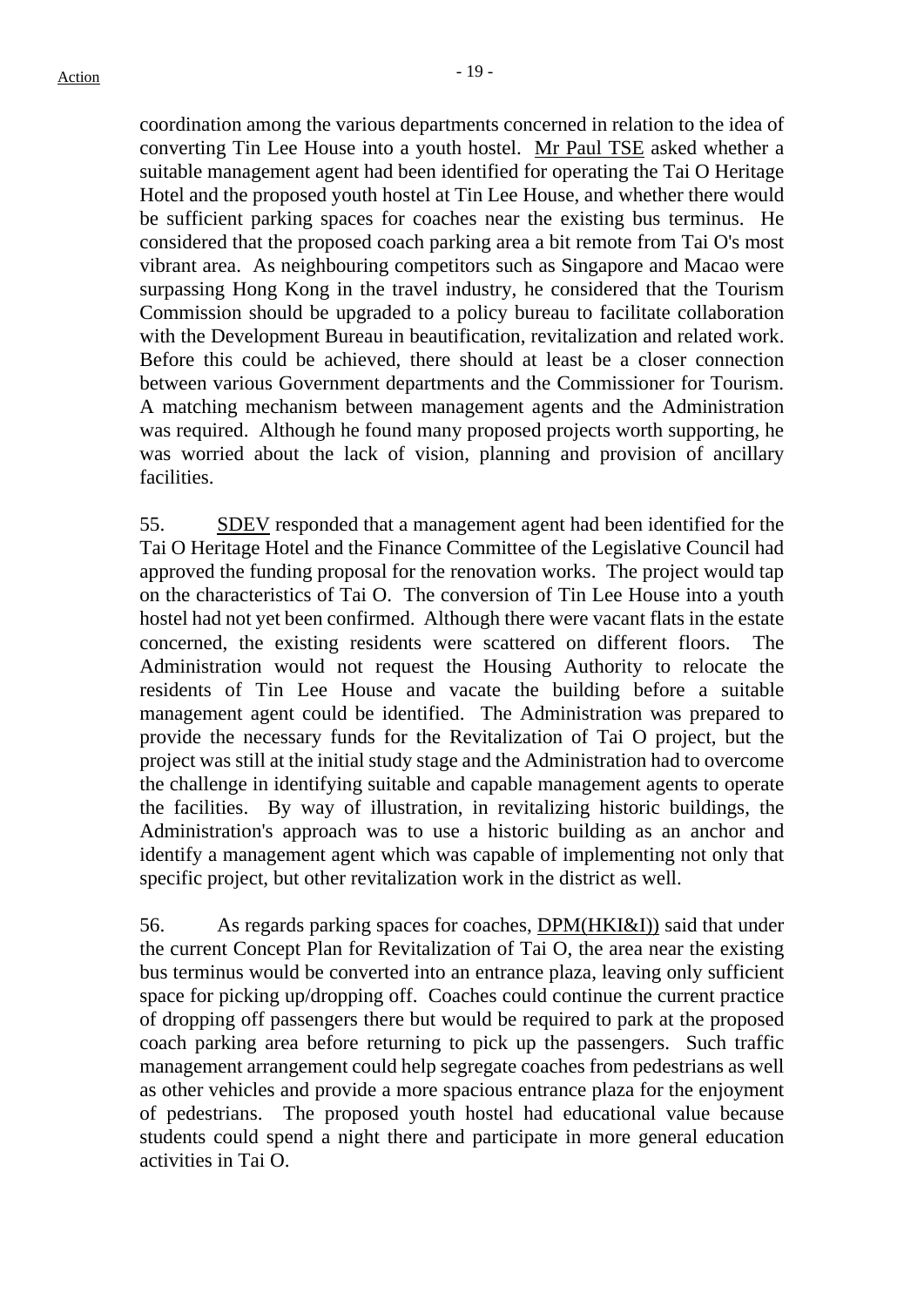| $\mathbf{V}$ | Progress report on heritage conservation initiatives               |                             |  |  |  |
|--------------|--------------------------------------------------------------------|-----------------------------|--|--|--|
|              | $(LC$ Paper No. $CB(1)2342/08-09(04)$ -- Administration's paper on |                             |  |  |  |
|              |                                                                    | progress report on heritage |  |  |  |
|              |                                                                    | conservation initiatives    |  |  |  |
|              | LC Paper No. $CB(1)2342/08-09(05)$ -- Paper on heritage            |                             |  |  |  |
|              |                                                                    | conservation prepared by    |  |  |  |
|              |                                                                    | the Legislative Council     |  |  |  |
|              |                                                                    | Secretariat (Background     |  |  |  |
|              |                                                                    | brief)                      |  |  |  |
|              |                                                                    |                             |  |  |  |

57. SDEV said that for the Blue House cluster, the number of tenants who would stay behind would be known by the end of July 2009. For the Former Fanling Magistracy, the area of the project site had been reduced slightly. For the Haw Par Mansion, the Administration would invite proposals via a public tender and would submit the relevant funding proposal in due course. As regards declaration of monuments, a plan for declaring 41 historic waterworks structures as six groups of monuments had been made by the Antiquities Authority. For privately-owned graded historic buildings, the Administration had approved five applications under the Financial Assistance for Maintenance Scheme. A preservation-cum-development scheme for Jessville had been proposed.

### Revitalization of the Haw Par Mansion

58. Mr Paul TSE asked whether the sculptures and structures of the Tiger Balm Garden had been demolished. From the tourism perspective, the place had characteristics and could be restored to its original face by Government injection. A wine centre could be set up in other more suitable places instead of in the Haw Par Mansion.

59. The Deputy Secretary for Development (Works)1 (DS/W1) responded that the sculptures and structures of the Tiger Balm Garden had been demolished years ago. What was left was a beautiful historical residence. A wine centre was only one of the possible uses for the Haw Par Mansion. Given the potential commercial value of the Haw Par Mansion, the Administration would like to adopt an alternative mode of operation other than the social enterprise model for its revitalization.

60. Miss Tanya CHAN asked why the capital investment for the revitalization of the North Kowloon Magistracy was borne by the selected applicant while that for the Haw Par Mansion would be borne by the Government. The Administration should leave flexibility in deciding whether it would bear the capital investment costs for the Haw Par Mansion because it might turn out that a tenderer might be willing to bear the costs. She considered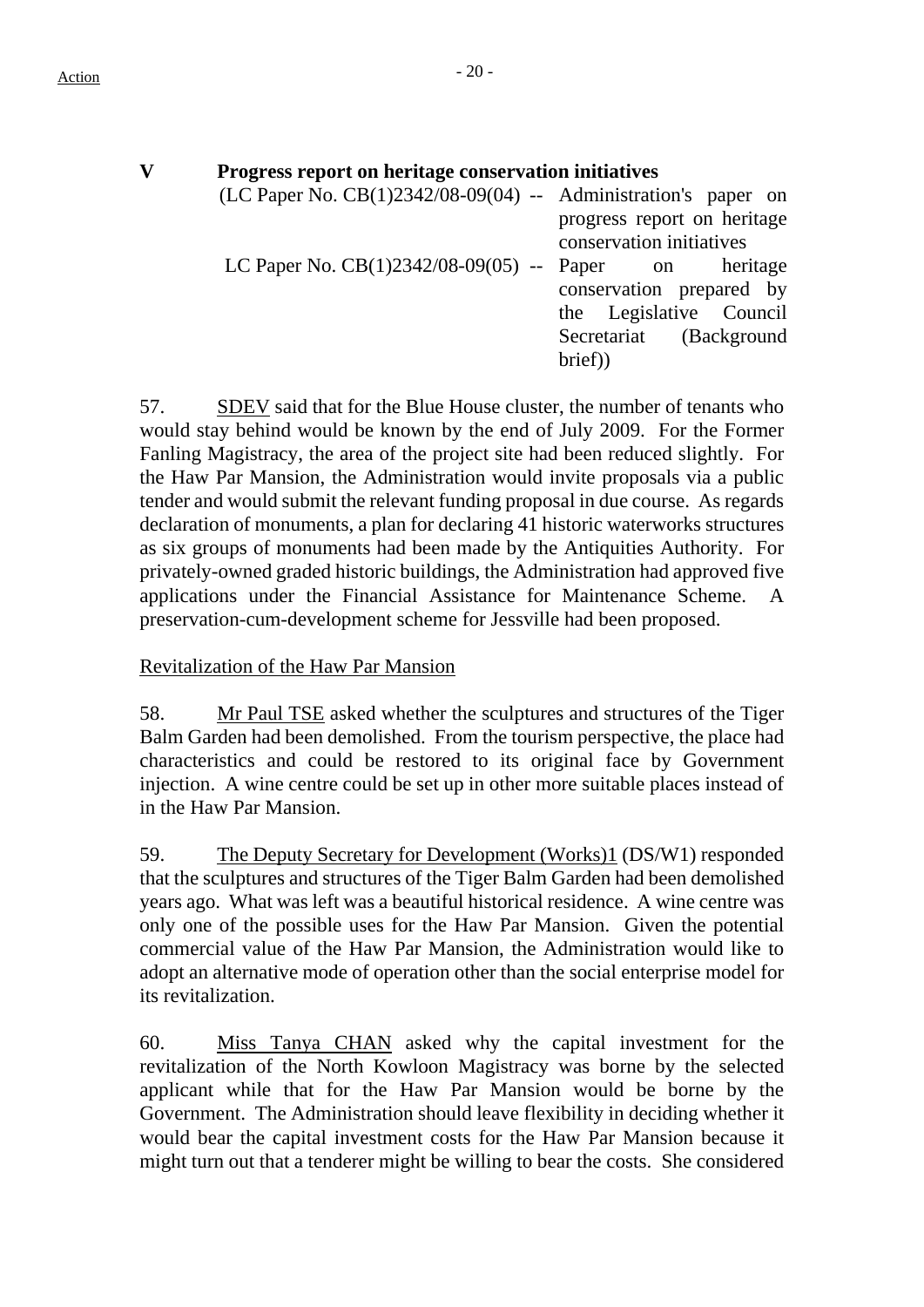it difficult to assess the revenue that could be generated from the revitalization of Haw Par Mansion and queried whether a proponent should undertake the project, which would be of a commercial nature, if it could not even recoup the capital investment costs. As the quality and revenue aspects of the proposals would be assessed, she asked whether the quality aspect would include assessing the degree of public accessibility and the completeness of the revitalized heritage building concerned, and whether relevant clauses would be included in the tenancy. The Administration should prevent incidents like auctioning of the window frames and doors of King Yin Lei from recurring. She asked whether any additional buildings would be constructed at the site of Haw Par Mansion. She also asked whether the results of the review of Batch I of the Revitalization Scheme were available.

61. Mr IP Kwok-him said that he supported adopting the third option as described in the Administration's paper for the revitalization of the Haw Par Mansion. He asked whether the Administration would take forward the project by offering a tenancy to the management agent. He noted that a rough estimate of the total capital investment costs required was in the region of \$70 million and commented that the Administration should avoid subsidizing commercial operations.

62. SDEV responded that it was not easy to identify the appropriate use of historic buildings. The Administration aimed at injecting a new and sustainable life in those buildings and some possible uses included dining facilities or as a banquet venue. However, large scale renovation was required because the building was dilapidated and its facilities were not up to present-day standards. The Administration considered that the revitalization of the Haw Par Mansion could attract bidders of good calibre. She shared the view that public accessibility and completeness of the revitalized historic building should be emphasized and considered that an element of education value might also be added, such as providing an exhibition area for displaying relics and photographs of the Haw Par Mansion and its former Tiger Balm Garden. The tender document would include appropriate conservation clauses. On the revenue aspect, the Administration was considering assessing the tenderers' proposed fixed rental and/or offers of revenue sharing. The Central Tender Board would make the final decision in awarding the contract. The management agent would only be offered a tenancy and the Administration as the land and building owner could make the decision on the necessity of constructing additional structures.

63. DS/W1 added that the length of the tenancy would be carefully considered and the Administration would retain the titles of the land and the Haw Par Mansion. The Administration would adopt a two-envelope approach in tender assessment. The current proposal was to provide Government funding of \$45 million for basic upgrading and renovation works that were required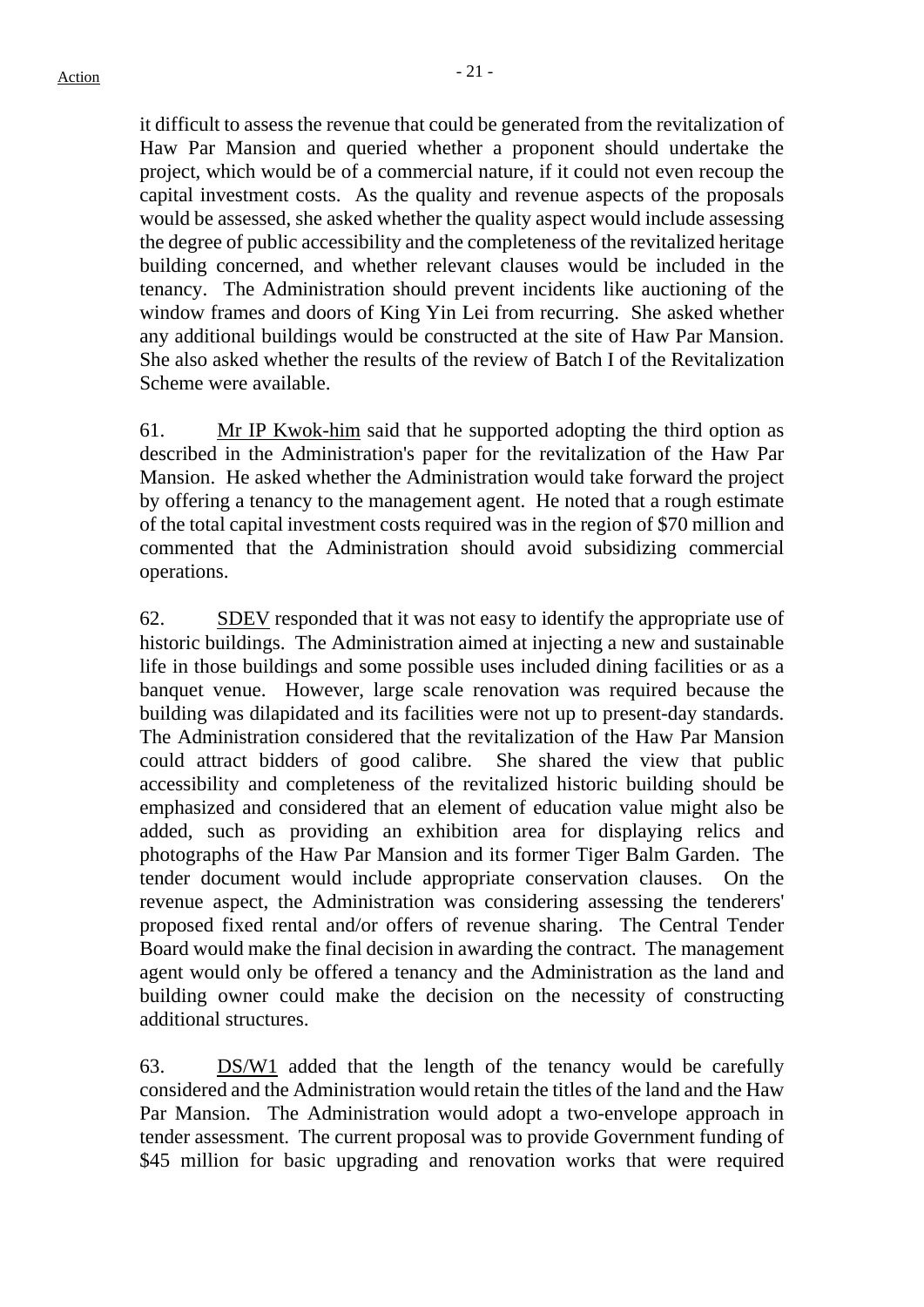irrespective of the adaptive re-use of the premises. Even if the building was to be used by the Government itself, such basic expenses would need to be incurred. The Administration did not expect much additional alteration at the site of Haw Par Mansion, but structures such as access for disabled persons and underground water tank for fire services would be allowed if necessary. As regards the review of Batch I of the Revitalization Scheme, the Administration had provided relevant information in its paper (LC Paper No. CB(1)1347/08-09(08)) for the Panel meeting on 28 April 2009 and the details were given in Annex 2 to that paper. The Administration had received, during the Batch 1 exercise, views and comments from various stakeholders such as having difficulty in preparing the financial aspects of the proposal, enquiring whether a certain degree of outsourcing was possible, etc. The Administration had consulted the Advisory Committee on Revitalizing Historic Buildings and the Antiquities Advisory Board on the views collected in April 2009, and conducted on 5 May 2009 a forum with existing and potential applicants of the Revitalization Scheme. Many of the participants considered the sharing session useful.

## Preservation of Jessville

64. Mr IP Kwok-him asked whether there was any pledge on public accessibility to Jessville. He sought further information on the relaxation of the site coverage restriction.

65. DS/W1 responded that, the owners of Jessville would be required under planning approval conditions imposed by the Town Planning Board to provide public access to the Jessville for at least one day per week. The owners concerned had to seek the agreement of the Commissioner for Heritage on the detailed arrangements and relevant discussions had already commenced. As regards site coverage, SDEV and DS/W1 advised that the existing site coverage of Jessville was 11.17%. The maximum site coverage allowed under the relevant Outline Zoning Plan was 15% and permission from the Town Planning Board for relaxing the site coverage to 26.17% had been sought for constructing the additional buildings.

66. The Deputy Chairman said that members' views would be reported at the relevant meeting of the Public Works Subcommittee.

**VI Report of the Task Force on Tree Management - People, Trees, Harmony**  (LC Paper No. CB(1)2342/08-09(06) -- Administration's paper on Report of the Task Force on Tree Management – People, Trees, Harmony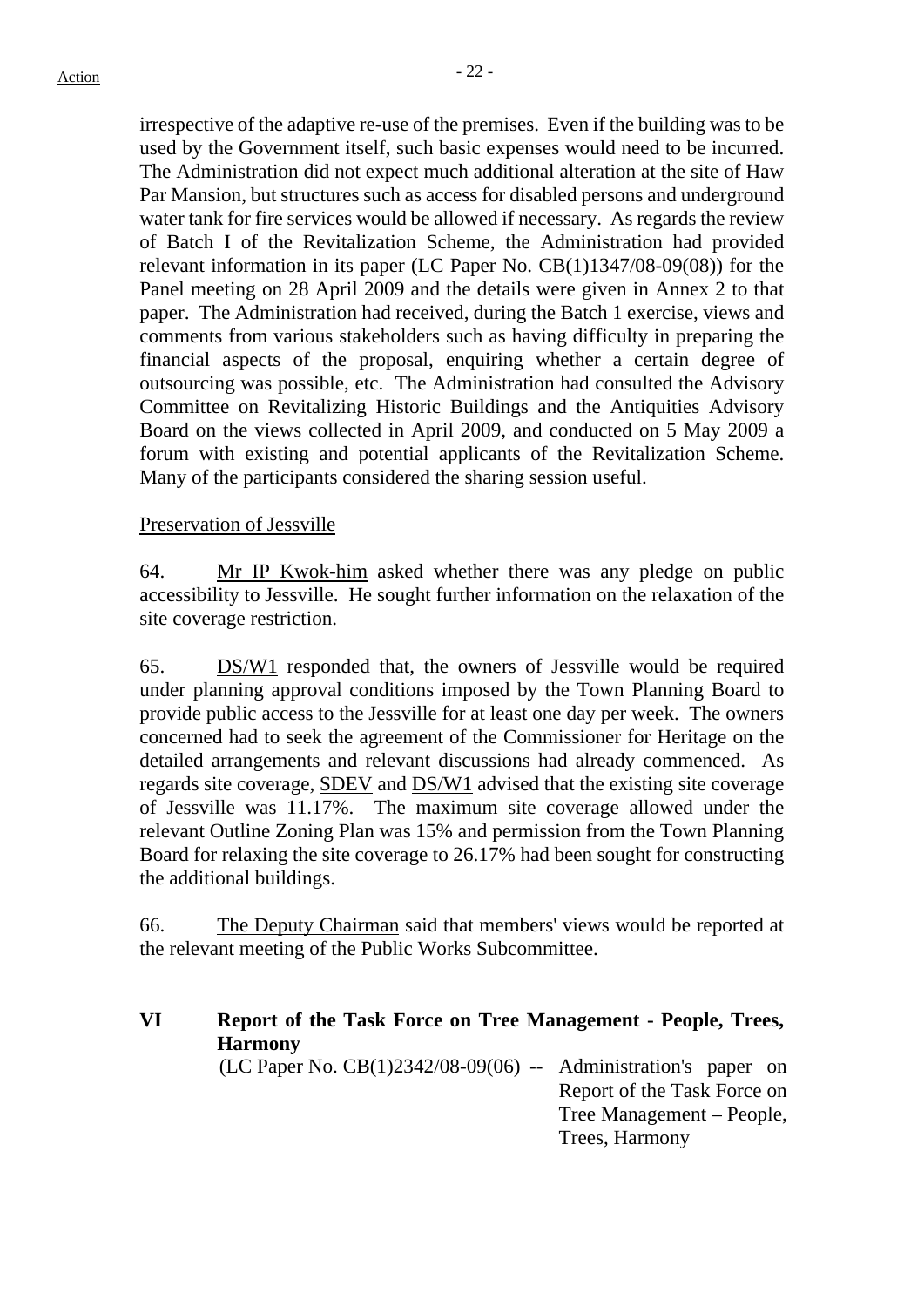LC Paper No.  $CB(1)2342/08-09(07)$  -- Paper on tree management prepared by the Legislative Council Secretariat (Background brief))

67. SDEV said that to facilitate the Establishment Subcommittee's consideration of the Administration's establishment proposal after the new legislative session had commenced, the Administration's paper contained more detailed information on proposed creation of posts, organization structure and division of responsibility than the Report of the Task Force on Tree Management - People, Trees, Harmony (the Report). She welcomed members' comments and the Administration would strive to take forward the matter as soon as possible.

## Staffing issues and delineation of duties

68. Mr WONG Kwok-hing expressed concern that there would be an overlap in the duties of the proposed Tree Management Office (TMO) and existing departments concerned, and that it would be difficult to reconcile if various departments concerned had different views on a certain issue.

69. SDEV responded that there would be no overlap in duties between TMO and other existing departments. By way of illustration, although the Civil Engineering and Development Department was charged with the overall responsibility of slope management, other relevant departments also carried out slope management under their own portfolio. This model of operation was found to be effective and there was clear delineation of duties. TMO would not take up the routine management and risk assessment responsibilities of other relevant existing departments. Complicated cases requiring a higher level of input/coordination, those involving formulation of guidelines and those requiring expert advice would be handled by TMO. DS/W1 added that preparatory work at the bureau level would take shape in early 2010 and the proposed offices would be established after 1 April 2010. It would take a year or so before the effectiveness of the new measures could be reviewed and the Administration would report the results of the review.

70. Miss Tanya CHAN expressed concern about whether good coordination could be achieved because the respective policy bureaux would continue to housekeep those departments under their jurisdiction after the establishment of TMO. She noted that a professional qualification was required for the post of Chief Assistant Secretary (Tree Management) (CAS(TM)) and asked whether the same would apply to the post of Principal Assistant Secretary (Greening, Landscape and Tree Management) (PAS(GLTM)). The Coroner's Court had recommended the establishment of an independent department for conducting tree risk assessment, but the Administration only drew up a risk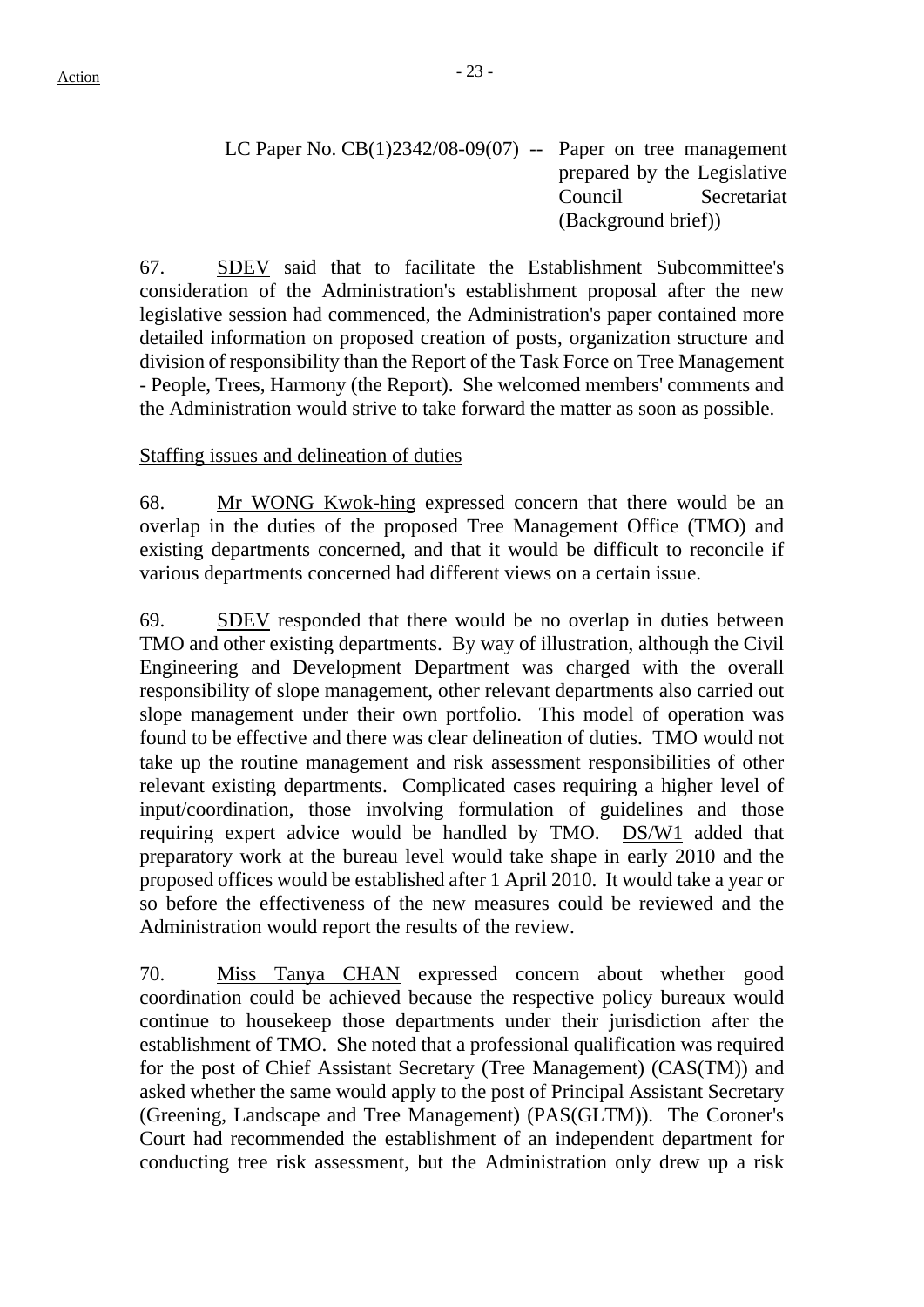assessment mechanism for use by the relevant departments. As TMO and other relevant departments would all conduct risk assessment, she asked how the Administration would ensure that different departments would follow the same standards and carry out risk assessment in the same manner.

71. DS/W1 responded that if a new department was formed solely for the purpose of tree management, staff from different departments had to be redeployed to the new department. This might not be the most efficient use of resources. By way of illustration, while staff of the Agriculture, Fisheries and Conservation Department responsible for tree management in country parks were also responsible for inspecting barbecue pits and tracks presently, they would not be able to do so if they were all posted to a single tree office. The Administration would in future ensure good coordination of the work of staff at different levels and in various bureaux/departments. The main responsibility of the PAS(GLTM) post was to ensure this. The Chief Assistant Secretary (Greening and Landscape) post would be filled by redeployment from the Architectural Services Department, while the CAS(TM) post would be filled by an expert in tree management to be recruited from outside Government if necessary. SDEV added that the PAS(GLTM) post would preferably be filled by an officer with relevant professional background from within the civil service, failing which candidates from outside the Government would also be considered. As the post would be responsible for greening, landscape and tree management, the expertise required would be broader and not limited to tree management.

72. Mrs Regina IP said that frontline staff considered that the Administration's establishment proposal was expanding staffing at the upper level at the expense of staffing at the lower level. She had grave reservations on the Administration's proposal and had written to the Chief Secretary for Administration on how to handle the morale of the frontline staff, but had not received any response so far. She considered that officers at the directorate level should take up a broad range of duties and there was no need to delineate their duties so finely by creating separate posts for different duties. In the past, she had supported the Administration's establishment proposals provided that they were reasonable. She also expressed concern about whether relevant departments had to bid for the additional posts of the Tree Management Officer.

73. SDEV responded that she appreciated the concerns of Mrs Regina IP about the well-being of civil servants. The Administration was aware of the concerns of the frontline staff and needed some time to collate and assess the additional staffing required in relevant executive departments arising from the implementation of the enhanced measures. By way of illustration, the Administration would try to acquire resources for setting up a tree unit in the Lands Department. The exact arrangements would depend on the financial resources available. Although the workload of senior officers and the demand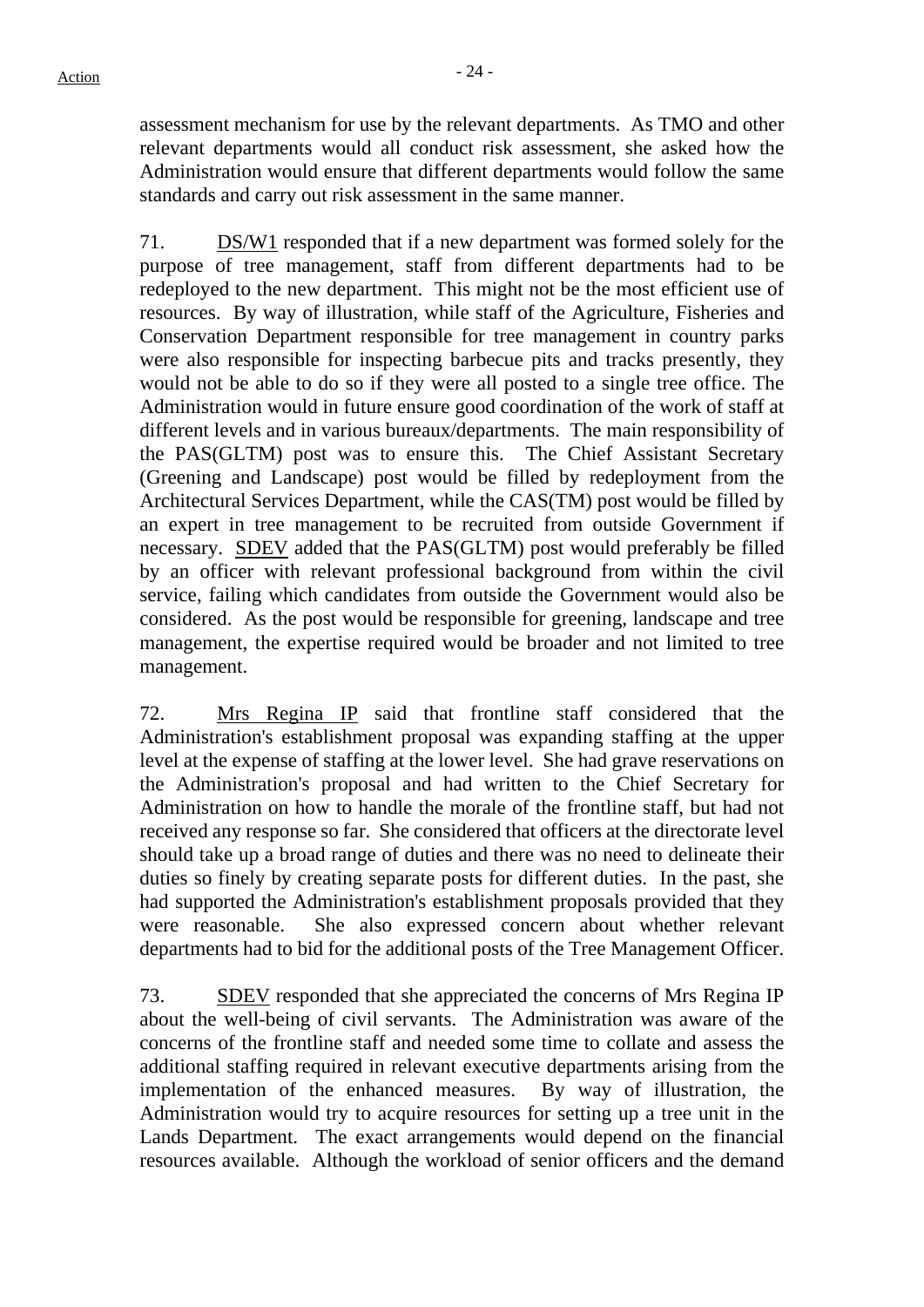on them were increasing, the Administration had all along been prudent and restrained in creating directorate posts.

74. Mrs Regina IP queried why tree management should fall within the purview of the Development Bureau instead of the Home Affairs Bureau. She considered it unhealthy and unbalanced for a bureau to take up too many responsibilities.

75. DS/W1 responded that the arrangement was logical because the Development Bureau had all along been overseeing greening, and many departments under it would also contribute significantly to tree management. Any bureau responsible for tree management would have to perform cross-departmental coordination work any way and the Development Bureau appeared to be the most suitable candidate.

76. Mrs Regina IP was worried about employing non-civil service contract staff as arborists and civil servants had similar concerns because they found that non-civil service contract staff often failed to perform their work professionally and had difficulties in running-in with civil servants. There was resource misallocation in the Government because staff possessing arborist status obtained the qualification on their own initiatives and possessing that qualification was not an entry requirement for their posts. She requested the Administration to provide information on the distribution of its staff possessing arborist status among the relevant bureaux/departments. Expressing a similar concern, Ms Emily LAU was worried that staff possessing knowledge in tree management would be redeployed to carry out other duties.

> (*Post-meeting note*: The Administration's supplementary information paper (LC Paper No. CB(1)2508/08-09(01)) was issued to members on 25 August 2009.)

77. DS/W1 responded that as the Report had emphasized the need for training, the Administration would provide training in tree management for managerial, supervisory and frontline staff. The Administration aimed at establishing a team of managerial staff with professional qualifications and experience in tree management in each of the bureaux/departments concerned and this would facilitate future staff deployment. Staff possessing arborist status would be deployed to various bureaux/departments strategically to provide the necessary expertise based on the specific requirements of those bureaux/departments. The Administration would set up a training committee to oversee training matters.

78. Miss Tanya CHAN considered that training for frontline staff was more urgent. More resources should be deployed for frontline staff. She also urged the Administration to strengthen the monitoring of tree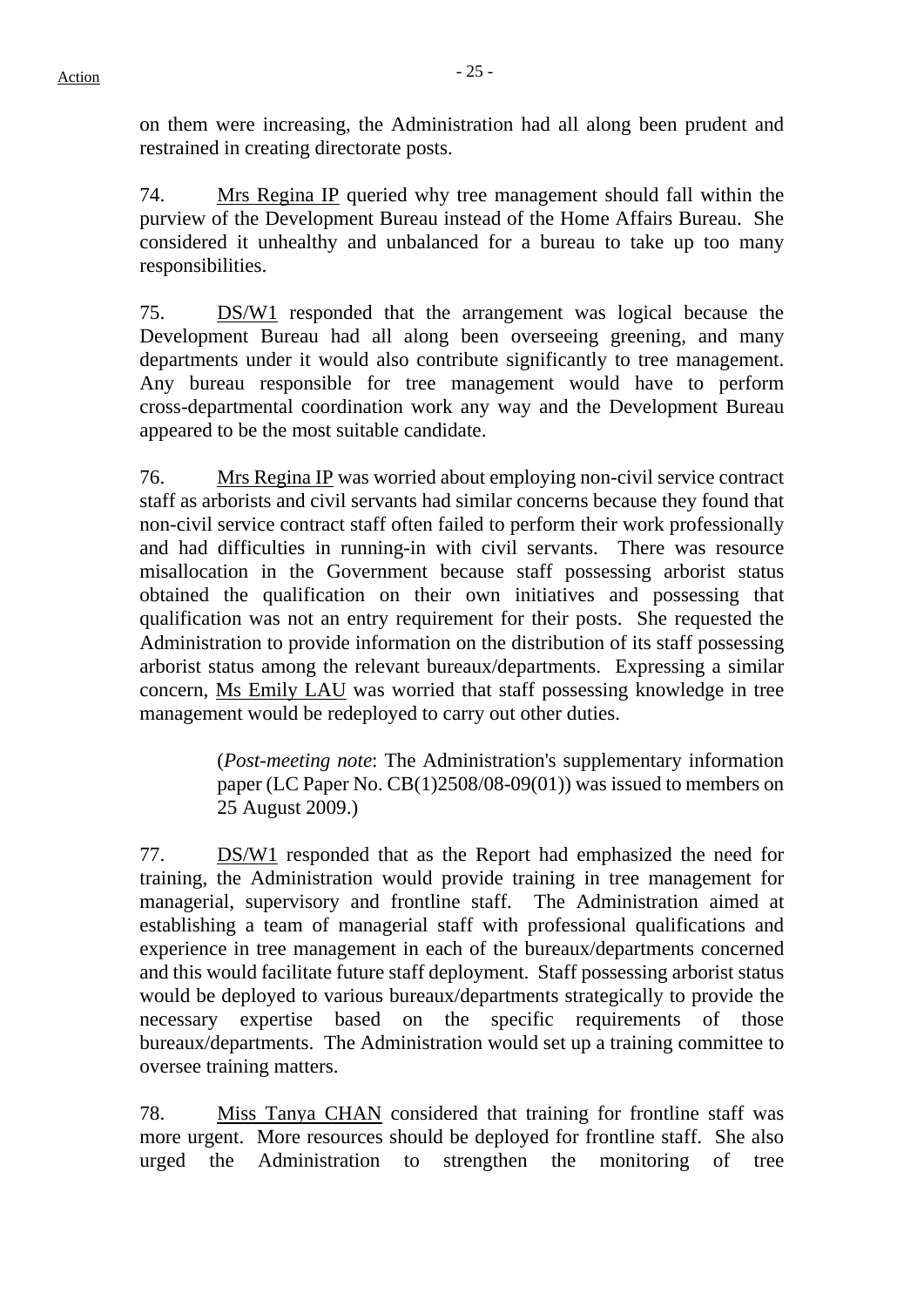conservation/management work of the private sector through mechanisms such as licensing. DS/W1 responded that the Administration was in the process of liaising with institutions such as Vocational Training Council to strengthen the provision of related education and training courses.

79. Ms Emily LAU queried whether the proposed directorate posts were really necessary. She considered that the crux was that tree management could be done satisfactorily, regardless of which bureau should take up the work. Advanced planning was necessary for planting trees. By way of illustration, the North Lantau Highway had to be dug up to make room for planting trees. She asked whether there were talents in Hong Kong for the CAS(TM) post and whether the post was pitched at the appropriate level.

80. SDEV shared the view that advanced planning was important in planting trees. Therefore, the Administration proposed to create the PAS(GLTM) post to oversee policy responsibility for greening, landscape and tree management. The post should be filled by professional staff instead of staff in the Administrative Officer grade. Local talents possessing the requirements for the CAS(TM) post were available but whether suitable candidates could be identified remained to be seen. The duties of the CAS(TM) post included work such as giving advice through the Works Branch of the Development Bureau on the issuance of relevant technical circulars and giving advice to the Town Planning Board.

81. Mrs Sophie LEUNG expressed support for the recommendation of the Report that Development Bureau should take up the overall policy responsibility for greening, landscape and tree management. She concurred with the view expressed in the Report that trees had a natural cycle and they grew, aged, became weak and died. The CAS(TM) post should share with members the natural cycle of trees through a humanized perspective. She hoped that the Policies and Standards Unit of TMO would set policies and standards on choosing appropriate tree species to be planted. This would help reduce tree collapse cases and consequential controversies. She queried why the costs for tree transplant could differ substantially.

82. The Deputy Chairman said that the timing of the tree transplant was an important factor and the cost could be very low if the timing was right. He considered that common utility ducts should be constructed even for old districts so as to facilitate tree planting.

# Tree preservation and tree ordinance

83. Mr WONG Kwok-hing said that although the Administration indicated that there were tree preservation clauses in land leases and planning conditions, he considered it necessary to introduce a tree ordinance. He referred to the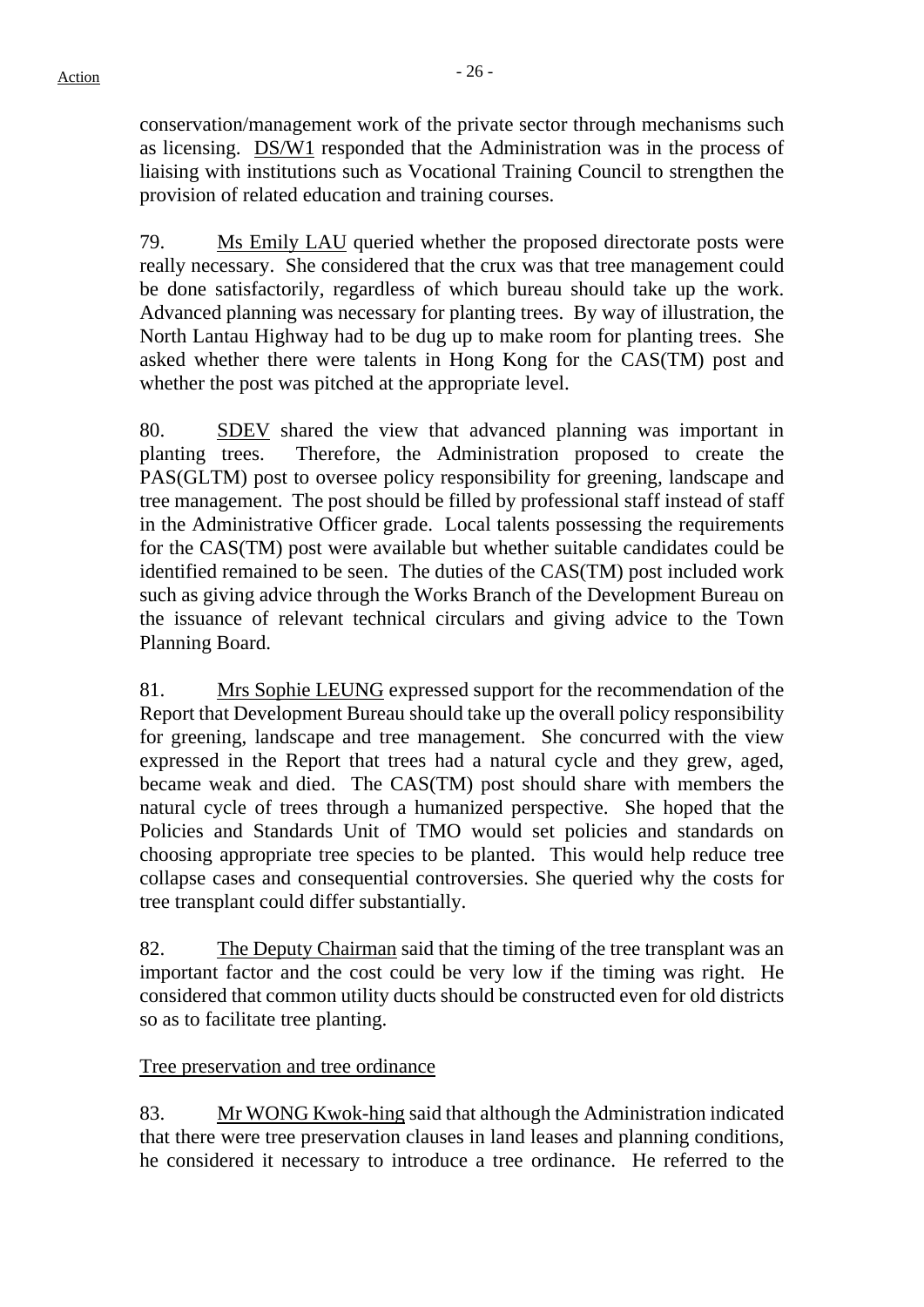removal of trees at the site of the Former Marine Police Headquarters by the developer concerned and said that the environment there had been destroyed. Only a few isolated trees were left and the knoll at the site had also been removed. He asked whether the Administration would reconsider the need for introducing a tree ordinance if the administrative measures were found to be ineffective after one to two years' operation.

84. SDEV responded that the Administration would review the effectiveness of the administrative measures and the need for a tree ordinance on a regular basis and maintain dialogue with the Legislative Council on the matter. If legislation was needed, it would apply to private land without tree preservation clauses. According to her understanding, the land grant for the site of the Former Marine Police Headquarters contained tree preservation clauses and tree experts had provided advice on the matter, which was accepted by the Administration. A regulation mechanism was in place and the decision was made based on that mechanism. The removal of trees at that site did not constitute any breach of the relevant tree preservation clauses.

85. Miss Tanya CHAN said that she had submitted to the Office of the Chief Secretary for Administration the day before the signatures of 10 000 members of the public who supported introducing a tree ordinance. She hoped that a tree ordinance could be introduced as soon as possible, which could cover provisions relating to tree trimming in addition to tree felling. She queried why outside contactors could trim the treetops of trees extending for nearly one kilometres outside the Hong Kong Jockey Club in Shatin when the Administration had internal guidelines prohibiting trimming treetops. She referred to the recent incident of intended felling of a Norfolk Island Pine and said that old trees on private land were not offered any protection. Old trees could be found in many schools and the school authorities were unsure of how to handle those trees if there was a possibility that they would endanger the public. Outside experts might offer divergent views on whether to fell or to preserve those trees. The Administration could adopt a carrot and stick approach by providing assistance and incentives for tree preservation in schools or on private land, like what had been done for preservation of historic buildings, and imposing penalties when necessary.

86. DS/W1 responded that there were technical circulars governing tree preservation on Government land. For private land, tree preservation clauses and landscaping clauses had been introduced since the 1970s and the mid-1980s respectively. While some might consider introducing a tree ordinance a merit, they might not be aware of its implications on private property right. Society might not have a consensus on the issue.

87. Mr KAM Nai-wai considered the Report "much said but little done" and the end result was only a proposal to increase staffing at the directorate level.